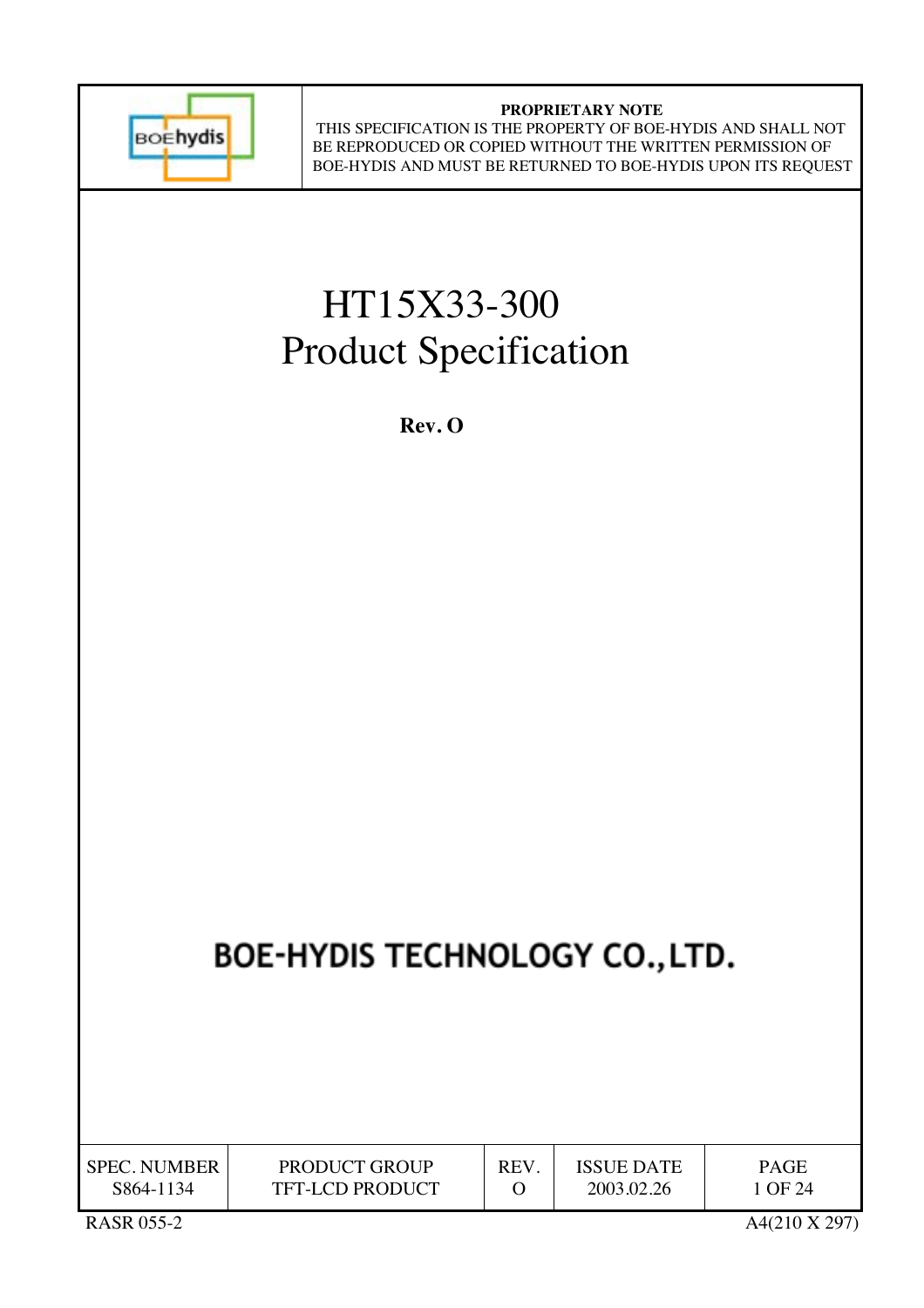| TFT-LCD PRODUCT<br>$\mathbf{O}$<br><b>REVISION HISTORY</b><br>ECN NO.<br>REV.<br><b>DATE</b><br>DESCRIPTION OF CHANGES<br><b>Initial Release</b><br>$\mathbf{O}$<br>03/02/26 | <b>BOEhydis</b> |  | <b>PRODUCT GROUP</b> | REV. | <b>ISSUE DATE</b>                       |
|------------------------------------------------------------------------------------------------------------------------------------------------------------------------------|-----------------|--|----------------------|------|-----------------------------------------|
|                                                                                                                                                                              |                 |  |                      |      | 2003.02.26                              |
|                                                                                                                                                                              |                 |  |                      |      |                                         |
|                                                                                                                                                                              |                 |  |                      |      |                                         |
|                                                                                                                                                                              |                 |  |                      |      | PREPARED                                |
|                                                                                                                                                                              |                 |  |                      |      | H.C. JUNG                               |
| <b>SPEC. NUMBER</b><br>SPEC. TITLE<br>HT15X33-300 Product Specification for TFT-LCD<br>S864-1134<br><b>RASR 055-2</b>                                                        |                 |  |                      |      | <b>PAGE</b><br>2 OF 24<br>A4(210 X 297) |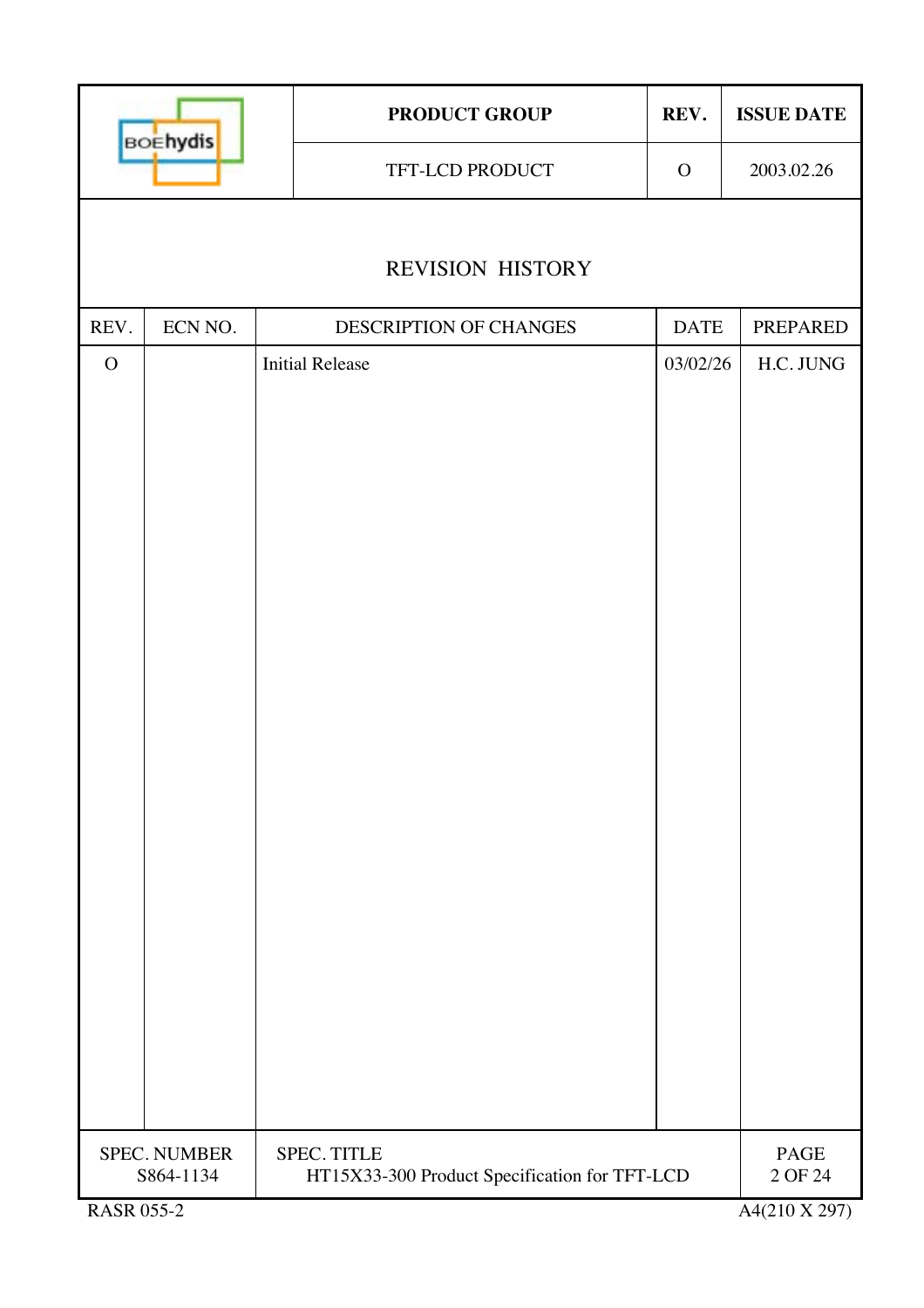| <b>BOEhydis</b>     |  | <b>PRODUCT GROUP</b>                                       | REV.         | <b>ISSUE DATE</b> |  |
|---------------------|--|------------------------------------------------------------|--------------|-------------------|--|
|                     |  | TFT-LCD PRODUCT                                            | $\mathbf{O}$ | 2003.02.26        |  |
|                     |  |                                                            |              |                   |  |
|                     |  | <b>Contents</b>                                            |              |                   |  |
|                     |  |                                                            | Page         |                   |  |
| 1.0                 |  |                                                            | 4            |                   |  |
| 2.0                 |  |                                                            | 5            |                   |  |
| 3.0                 |  |                                                            | 6            |                   |  |
| 4.0                 |  |                                                            | 7            |                   |  |
| 5.0                 |  |                                                            | 9            |                   |  |
| 6.0                 |  |                                                            | 12           |                   |  |
| 7.0<br>8.0          |  | Input Signals, Basic Display Colors & Gray Scale of Colors | 13<br>15     |                   |  |
| 9.0                 |  |                                                            | 16           |                   |  |
| 10.0                |  |                                                            | 17           |                   |  |
| 11.0                |  |                                                            | 18           |                   |  |
| 12.0                |  |                                                            | 19           |                   |  |
| 13.0                |  |                                                            | 20           |                   |  |
| 14.0                |  |                                                            | 21           |                   |  |
|                     |  |                                                            |              |                   |  |
|                     |  |                                                            |              |                   |  |
|                     |  |                                                            |              |                   |  |
|                     |  |                                                            |              |                   |  |
|                     |  |                                                            |              |                   |  |
|                     |  |                                                            |              |                   |  |
|                     |  |                                                            |              |                   |  |
|                     |  |                                                            |              |                   |  |
|                     |  |                                                            |              |                   |  |
|                     |  |                                                            |              |                   |  |
|                     |  |                                                            |              |                   |  |
|                     |  |                                                            |              |                   |  |
|                     |  |                                                            |              |                   |  |
| <b>SPEC. NUMBER</b> |  | <b>SPEC. TITLE</b>                                         |              | <b>PAGE</b>       |  |
| S864-1134           |  | HT15X33-300 Product Specification for TFT-LCD              |              | 3 OF 24           |  |
| <b>RASR 055-2</b>   |  |                                                            |              | A4(210 X 297)     |  |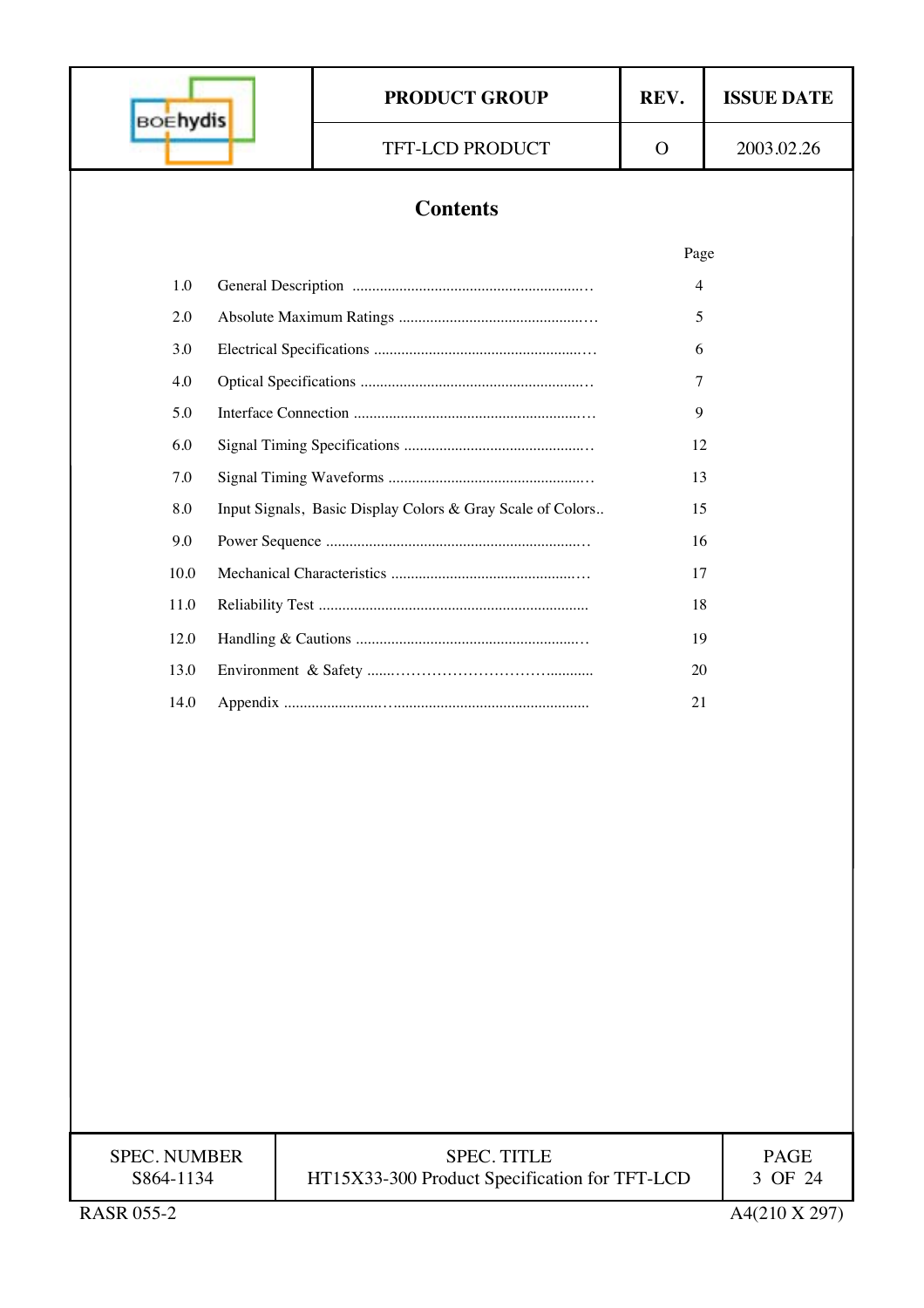| <b>BOEhydis</b> | <b>PRODUCT GROUP</b>   | <b>REV</b> | <b>ISSUE DATE</b> |
|-----------------|------------------------|------------|-------------------|
|                 | <b>TFT-LCD PRODUCT</b> |            | 2003.02.26        |

#### **1.0 GENERAL DESCRIPTION**

#### 1.1 Introduction

HT15X33-300 is a color active matrix TFT LCD module using amorphous silicon TFT's (Thin Film Transistors) as an active switching devices. This module has a 15.0 inch diagonally measured active area with XGA resolutions (1024 horizontal by 768 vertical pixel array). Each pixel is divided into RED, GREEN, BLUE dots which are arranged in vertical Stripe and this module can display 262,144 colors. The TFT-LCD panel used for this module is a low reflection and higher color type. Therefore, this module is suitable for Notebook PC. The DC/AC inverter for back-light driving is not built in this model.



#### 1.2 Features

- Low driving voltage and low power consumption
- Thin and light weight
- $\bullet$  3.3 V power supply
- 1 Channel LVDS Interface
- Single CCFL (Bottom side/Horizontal Direction)
- $\bullet$  262,144 colors
- Data enable signal mode
- Side Mounting Frame
- $\bullet$  Glare Pol (C/F)

| <b>SPEC. NUMBER</b> | <b>SPEC. TITLE</b>                            | <b>PAGE</b> |
|---------------------|-----------------------------------------------|-------------|
| S864-1134           | HT15X33-300 Product Specification for TFT-LCD | 4 OF 24     |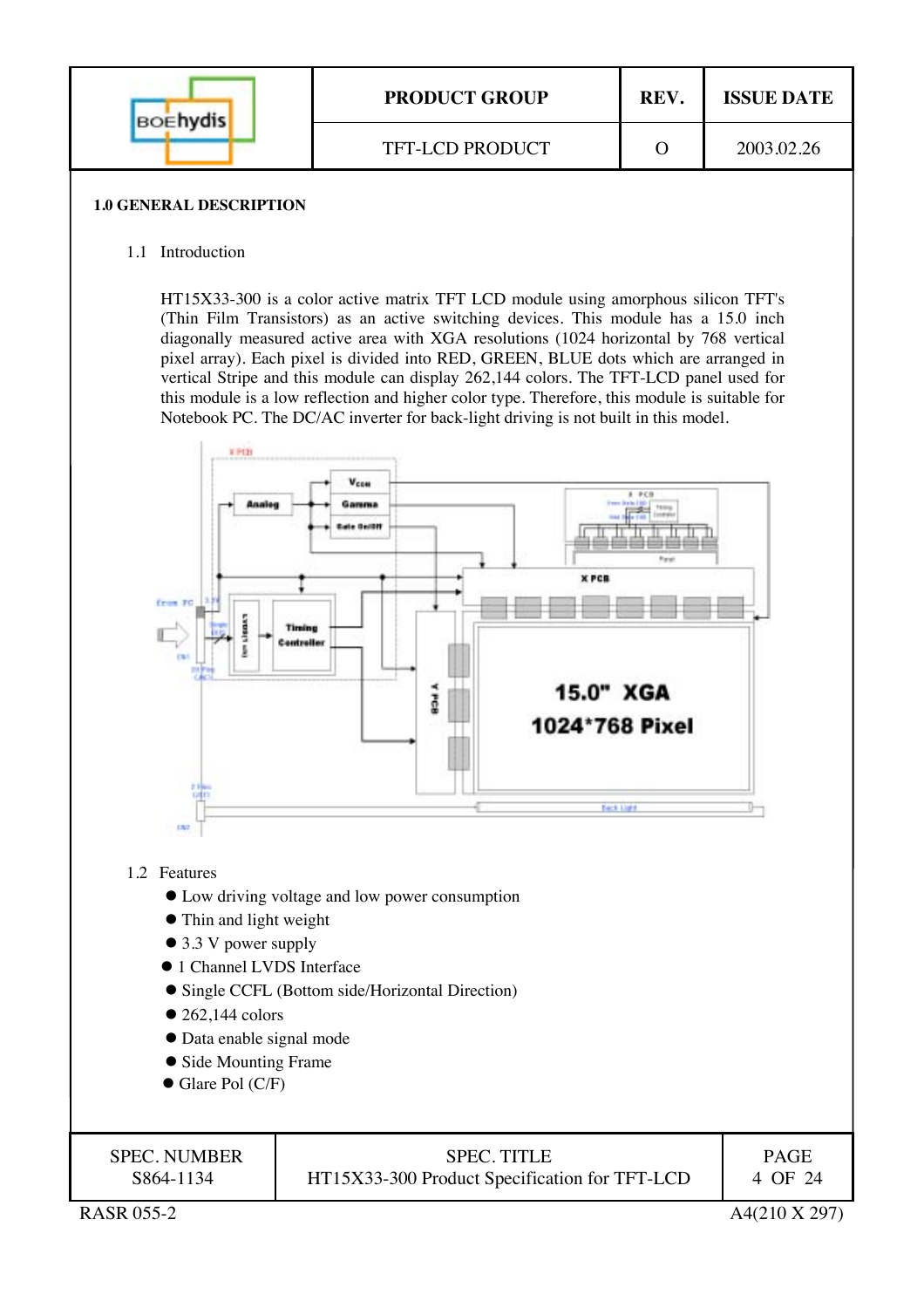| <b>BOEhydis</b> | <b>PRODUCT GROUP</b>   | <b>REV</b> | <b>ISSUE DATE</b> |
|-----------------|------------------------|------------|-------------------|
|                 | <b>TFT-LCD PRODUCT</b> |            | 2003.02.26        |

## 1.3 General Specifications

The followings are general specifications at the model HT15X33-300. (listed in Table 1.)

| $\sim$ Table 1. Octicial opeenications $\ge$ |                                     |        |         |  |
|----------------------------------------------|-------------------------------------|--------|---------|--|
| Parameter                                    | Specifications                      | Unit   | Remarks |  |
| Active area                                  | $304.128(H) * 228.096(V)$           | mm     |         |  |
| Number of pixels                             | $1024(H) * 768(V)$                  | Pixels |         |  |
| Pixel pitch                                  | $0.297(H) * 0.297(V)$               | mm     |         |  |
| Pixel arrangement                            | <b>RGB</b> Vertical stripe          |        |         |  |
| Display colors                               | 262,144                             | Colors |         |  |
| Display mode                                 | Normally white                      |        |         |  |
| Dimensional outline                          | $315.8(W) * 240.5(V) * 7.0(D)$ max. | mm     | Note 1  |  |
| Weight                                       | 650 typ. / 670 max.                 | g      |         |  |
| Back-light                                   | CCFL, Horizontal-lamp type          |        | Note 2  |  |

<Table 1. General Specifications>

Note 1. All :  $\pm 0.3$  [mm] (For only I/F connector [FI-SEB20P-HF10] block: 7.1[mm] typ.) 2. CCFL (Cold Cathode Fluorescent Lamp)

## **2.0 ABSOLUTE MAXIMUM RATINGS**

The followings are maximum values which, if exceed, may cause faulty operation or damage to the unit. The operational and non-operational maximum voltage and current values are listed in Table 2.

| Parameter                    | Symbol       | Min.           | Max.          | Unit       | Remarks            |
|------------------------------|--------------|----------------|---------------|------------|--------------------|
| Logic Power Supply           | $\rm V_{DD}$ | $VSS-0.3$      | 4.0           | V          | $Ta = 25 \pm 2$ °C |
| Logic Input Voltage          | $\rm V_{IN}$ | <b>VSS-0.3</b> | $V_{DD}$ +0.3 | V          |                    |
| Back-light Lamp Current      | IBL.         | 2.0            | 6.5           | mA         |                    |
| <b>Back-light Frequency</b>  | FBL.         | 40             | 80            | <b>KHz</b> |                    |
| <b>Operating Temperature</b> | $T_{OP}$     | $\Omega$       | $+50$         | ຽ          | Note 1             |
| <b>Storage Temperature</b>   | $T_{SP}$     | $-20$          | $+60$         | Ĉ          |                    |

| <table 2.="" absolute="" maximum="" ratings=""></table> |  |
|---------------------------------------------------------|--|
|---------------------------------------------------------|--|

Note 1. Temperature and relative humidity range are shown in the figure below.

\* 95 [%] RH Max. (40℃ ≥Ta)

\* Maximum wet-bulb temperature at 39 ℃ or less.(Ta  $\geq 40$ °C) No condensation

| <b>SPEC. NUMBER</b> | <b>SPEC. TITLE</b>                            | <b>PAGE</b> |
|---------------------|-----------------------------------------------|-------------|
| S864-1134           | HT15X33-300 Product Specification for TFT-LCD | 5 OF 24     |
|                     |                                               |             |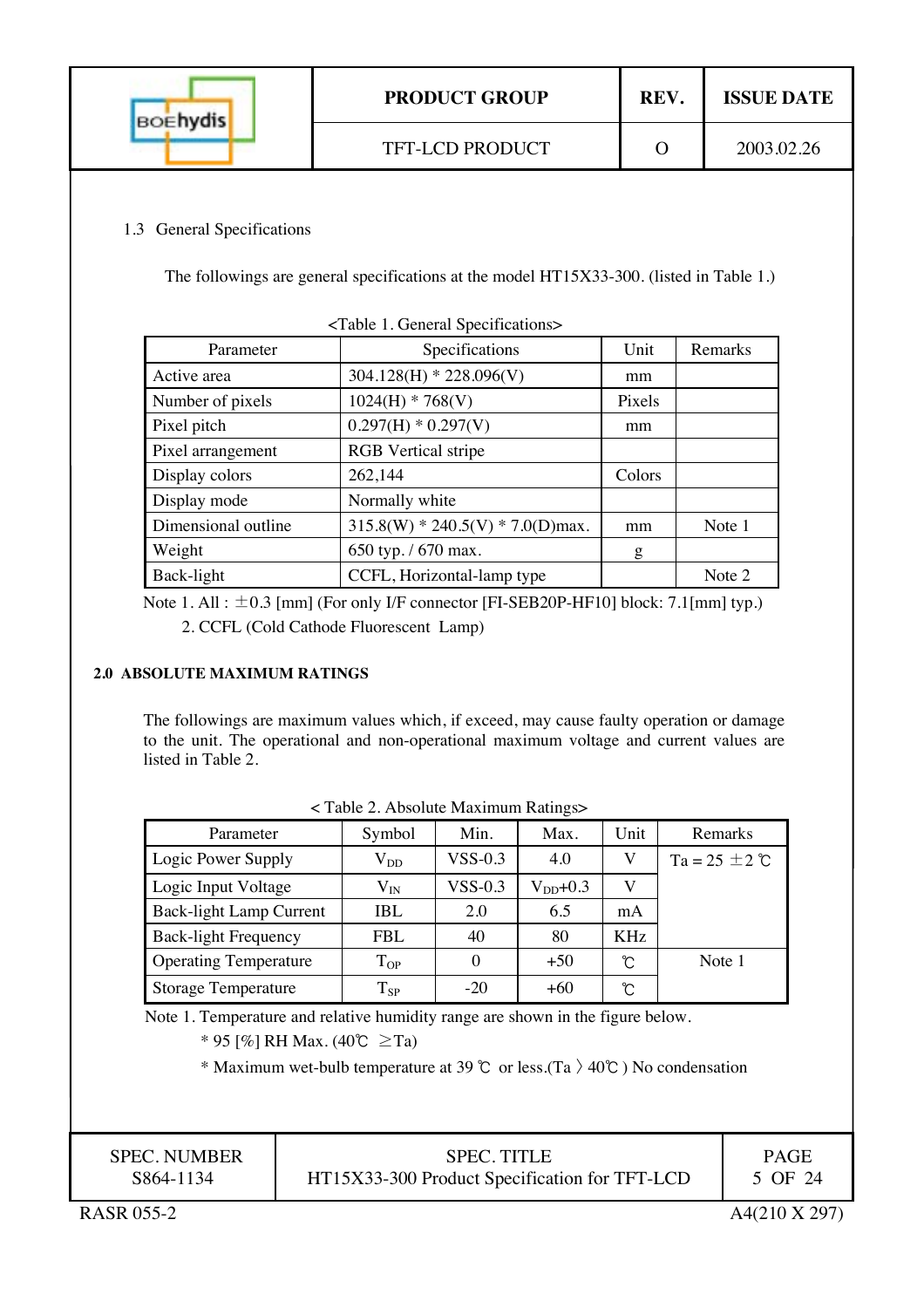

#### **3.0 ELECTRICAL SPECIFICATIONS**

3.1 Electrical Specifications

|  | ╮ |
|--|---|
|  |   |

|                            |                    |        |                          |        |                   | Ta = 25 $\pm$ 2 $\degree$                 |
|----------------------------|--------------------|--------|--------------------------|--------|-------------------|-------------------------------------------|
| Parameter                  |                    | Min.   | Typ.                     | Max.   | Unit              | Remarks                                   |
| Power Supply Voltage       | $\rm V_{DD}$       | 3.0    | 3.3                      | 3.6    | V                 | Note 1.                                   |
| Power Supply Current       | $I_{DD}$           |        | 463                      | 660    | mA                | $Max(@Ver. 2-$<br>Line $\text{Skip}(L14)$ |
| Differential Input Voltage | $V_{IH}$           |        | ÷                        | $+100$ | mV                | Note 2.                                   |
|                            | $\rm V_{II}$       | $-100$ |                          |        | mV                |                                           |
| Lamp Current               | $I_{BL}$           | 2.0    | 6.0                      | 6.5    | mA <sub>rms</sub> | At $I_{BL} = 6.0$ mA,                     |
| Lamp Voltage               | $\rm V_{BL}$       | $\sim$ | 660                      |        | $V_{rms}$         | Note 3.                                   |
| Lamp operating frequency   | $F_{L}$            | 40     | 60                       | 80     | <b>KHz</b>        | Note 4.                                   |
| Lamp Starting Voltage      | $Ta = 25^{\circ}C$ |        |                          | 1080   | $V_{rms}$         | Note 5.                                   |
|                            | $Ta = 0^{\circ}C$  |        | $\overline{\phantom{0}}$ | 1520   | $V_{rms}$         |                                           |
| Lamp Life Time             |                    | 10,000 | 15,000                   |        | <b>Hrs</b>        | Note 6.                                   |
| Power Consumption          | $P_D$              |        | 1.6                      |        | W                 | Typ. @ Color Bar                          |
|                            | $P_{BL}$           |        | 4.0                      |        | W                 | Note 7.                                   |
|                            | $P_{total}$        |        | 5.6                      |        | W                 |                                           |

 Notes: 1. The supply voltage is measured and specified at the interface connector of LCM. The current draw and power consumption specified is for 3.3V at 25℃ .

2. LVDS common mode voltage, VCM = 1.2 [V].

- 3. Reference value, which is measured with Samsung Electric SIC130 Inverter. ( $V_{BLMIN}$  is value at  $I_{BLMIN}$  and  $V_{BLMAX}$  is at  $I_{BLMAX}$ )
- 4. The lamp frequency should be selected as different as possible from the horizontal synchronous frequency and its harmonics to avoid interference which may cause line flow on the display
- 5. The inverter open voltage should be supply more than the maximum value of lamp starting voltage.
- 6. Life Time (Hr) of a lamp can be defined as the time in witch it continues to operate under the condition Ta = 25  $\pm$  2 [°C ] and II = 6.0[mArms] until one of the following event occurs.
	- \* When the brightness becomes 50[%] or lower than it's original.
	- \* When the effective ignition length becomes 80[%] or lower than it's original value.
- 7. Refer to  $V_{BL} \times I_{BL}$  to Calculate. (at  $I_{BL} = 6.0$  [mA])

| <b>SPEC. NUMBER</b> |
|---------------------|
| S864-1134           |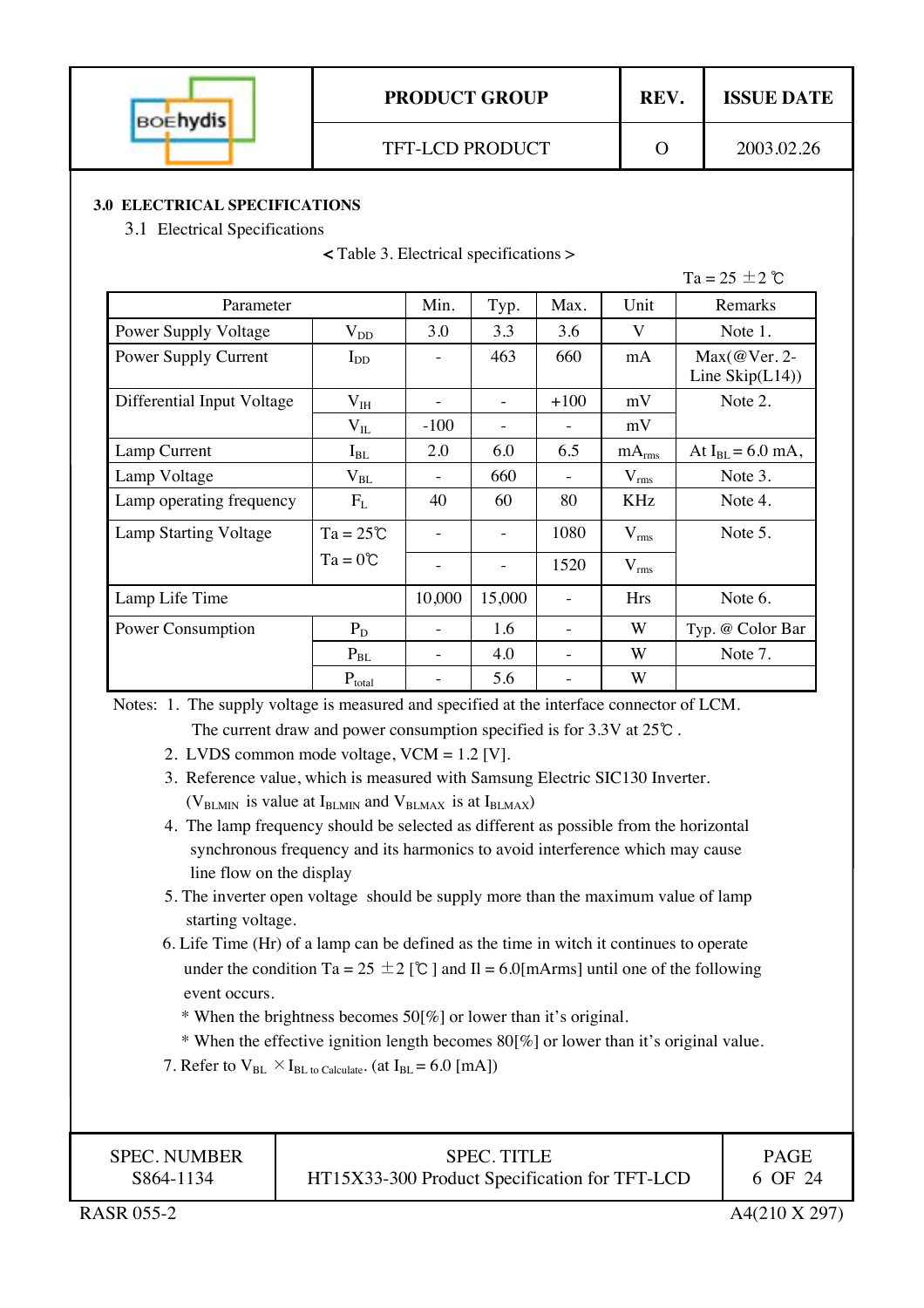| <b>BOEhydis</b> | <b>PRODUCT GROUP</b> | REV. | <b>ISSUE DATE</b> |
|-----------------|----------------------|------|-------------------|
|                 | TFT-LCD PRODUCT      |      | 2003.02.26        |

#### **4.0 OPTICAL SPECIFICATIONS**

#### 4.1 Overview

The test of Optical specifications shall be measured in a dark room (ambient luminance  $\leq 1$ ) lux and temperature =  $25 \pm 2^{\circ}$  with the equipment of Luminance meter system (Goniometer system and TOPCONE BM-5) and test unit shall be located at an approximate distance 50cm from the LCD surface at a viewing angle of  $\theta$  and  $\phi$  equal to 0°. We refer to  $\theta_{\Theta=0}$  (= $\theta_{3}$ ) as the 3 o'clock direction (the "right"),  $\theta_{\Theta=90}$  (=  $\theta_{12}$ ) as the 12 o'clock direction ("upward"),  $\theta_{\Theta=180} (= \theta_{9})$  as the 9 o'clock direction ("left") and  $\theta_{\Theta=270} (= \theta_{6})$  as the 6 o'clock direction ("bottom"). While scanning  $\theta$  and / or  $\emptyset$ , the center of the measuring spot on the Display surface shall stay fixed. The measurement shall be executed 30 minutes after lighting at rating with the back-light CCFL being run at a 4.5mArms current after 30 minutes warm-up period. VDD shall be  $3.3+/$ - 0.15V at  $25^{\circ}$ C. Optimum viewing angle direction is 6 o'clock.

#### 4.2 Optical Specifications

<Table 4. Optical Specifications>

| Parameter          |                            | Symbol                  | Conditions           | Min.                     | Typ.                | Max.                     | Unit                     | Remark |
|--------------------|----------------------------|-------------------------|----------------------|--------------------------|---------------------|--------------------------|--------------------------|--------|
|                    |                            | $\Theta_3$              | CR > 10              | 40                       | 45                  | $\overline{\phantom{0}}$ | Deg.                     |        |
| Viewing            | Horizontal                 | $\Theta$ <sub>9</sub>   |                      | 40                       | 45                  | $\overline{\phantom{0}}$ | Deg.                     |        |
| Angle range        |                            | $\Theta_{12}$           |                      | 10                       | 15                  | $\overline{\phantom{0}}$ | Deg.                     | Note 1 |
|                    | Vertical                   | $\theta_6$              |                      | 25                       | 30                  |                          | Deg.                     |        |
|                    | Luminance Contrast ratio   | <b>CR</b>               | $\Theta = 0^{\circ}$ | 150                      | 200                 | ÷,                       | $\overline{\phantom{a}}$ | Note 2 |
|                    | Average Luminance of white | $\mathbf{Y}_\mathrm{w}$ | $\theta = 0^{\circ}$ | 170                      | 200                 |                          | cd/m <sup>2</sup>        | Note 3 |
|                    | White luminance uniformity | ΔY                      | $IBL = 6mA$          | $\overline{\phantom{a}}$ | 1.1                 | 1.33                     |                          | Note 4 |
| White Chromaticity |                            | $X_{W}$                 | $\Theta = 0^{\circ}$ | 0.274                    | 0.304               | 0.334                    |                          | Note 5 |
|                    |                            | $y_w$                   |                      | 0.305                    | 0.335               | 0.365                    |                          |        |
|                    | Red                        | $X_R$                   |                      | 0.534                    | 0.564               | 0.594                    |                          |        |
|                    |                            | <b>y</b> <sub>R</sub>   |                      | 0.307                    | 0.337               | 0.367                    |                          |        |
| Reproduction       | Green                      | $X_G$                   |                      | 0.267                    | 0.297               | 0.327                    |                          |        |
| of color           |                            | УG                      |                      | 0.500                    | 0.530               | 0.560                    |                          |        |
|                    | Blue                       | $X_B$                   |                      | 0.123                    | 0.153               | 0.183                    |                          |        |
|                    |                            | Ув                      |                      | 0.109                    | 0.139               | 0.169                    |                          |        |
| Response           | $Rise(T_r)$                |                         |                      |                          | 30                  | 50                       |                          | Note 6 |
| Time               | $Decay(T_d)$               | $T_r + T_d$             |                      |                          |                     |                          | ms                       |        |
| <b>Cross Talk</b>  |                            | CT                      |                      |                          | $\bar{\phantom{a}}$ | 2.0                      | $\%$                     | Note 7 |

SPEC. TITLE HT15X33-300 Product Specification for TFT-LCD

SPEC. NUMBER S864-1134

PAGE 7 OF 24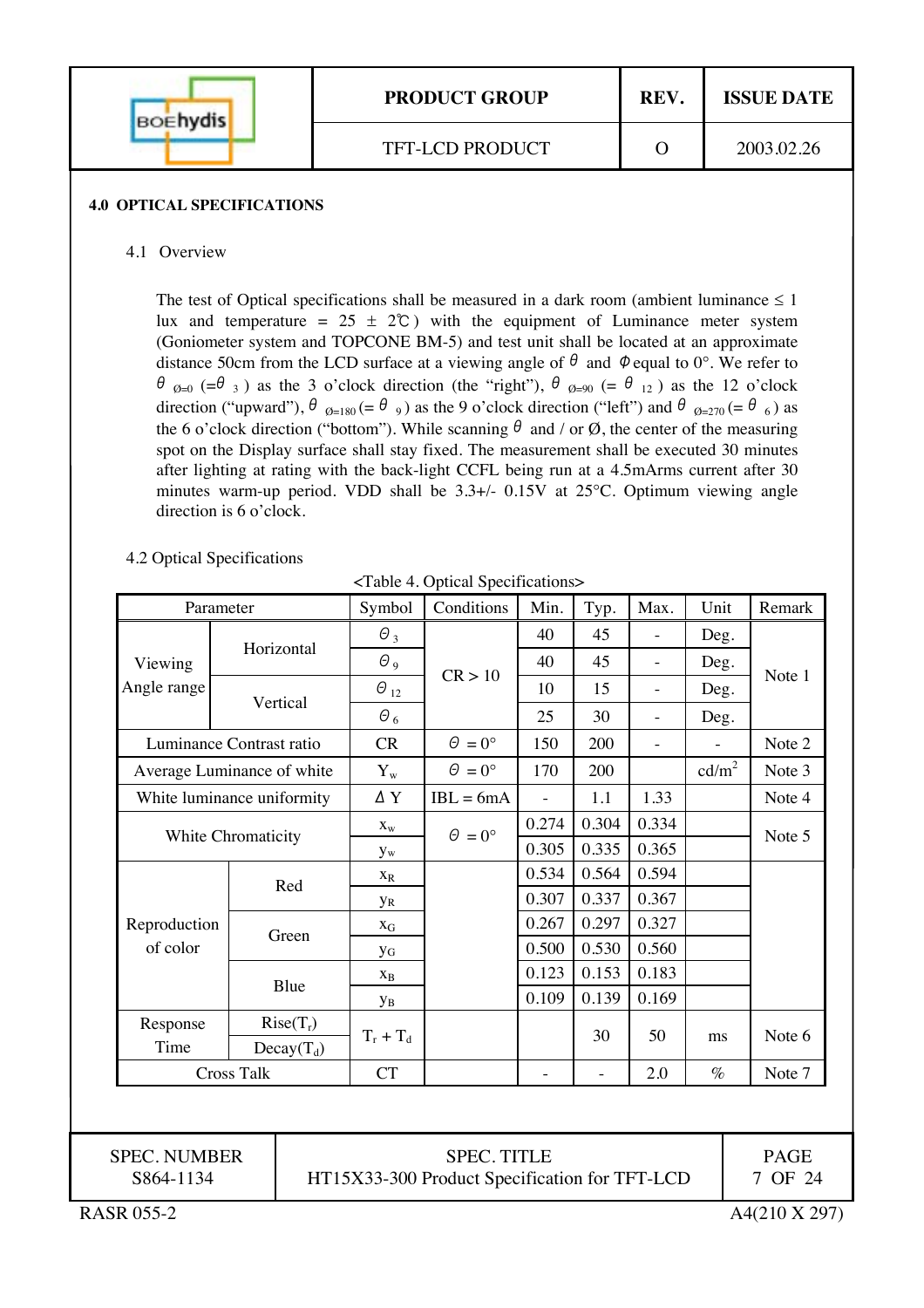|       | <b>BOEhydis</b>                           | <b>PRODUCT GROUP</b>                                                                                                                                                                                                                                                                                                                                                                                                                    | REV.     | <b>ISSUE DATE</b> |  |
|-------|-------------------------------------------|-----------------------------------------------------------------------------------------------------------------------------------------------------------------------------------------------------------------------------------------------------------------------------------------------------------------------------------------------------------------------------------------------------------------------------------------|----------|-------------------|--|
|       |                                           | TFT-LCD PRODUCT                                                                                                                                                                                                                                                                                                                                                                                                                         | $\Omega$ | 2003.02.26        |  |
|       |                                           |                                                                                                                                                                                                                                                                                                                                                                                                                                         |          |                   |  |
| Note: |                                           |                                                                                                                                                                                                                                                                                                                                                                                                                                         |          |                   |  |
| 1.    | FIGURE1 shown in Appendix).               | Viewing angle is the angle at which the contrast ratio is greater than 10. The viewing<br>angles are determined for the horizontal or 3, 9 o'clock direction and the vertical or 6, 12<br>o'clock direction with respect to the optical axis which is normal to the LCD surface (see                                                                                                                                                    |          |                   |  |
| 2.    |                                           | Contrast measurements shall be made at viewing angle of $\theta = 0^{\circ}$ and at the center of the<br>LCD surface. Luminance shall be measured with all pixels in the view field set first to<br>white, then to the dark (black) state. (see FIGURE1 shown in Appendix) Luminance<br>Contrast Ratio (CR) is defined mathematically as $CR =$ Luminance when displaying a<br>white raster / Luminance when displaying a black raster. |          |                   |  |
| 3.    | the measurements per display.             | Average Luminance of white is defined as arithmetic center of one point across the<br>LCD surface. Luminance shall be measured with all pixels in the view field set first to<br>white. This measurement shall be taken at the locations shown in FIGURE 2 for a total of<br>The average Luminance of white is varied by the Back-light Current, IBL.                                                                                   |          |                   |  |
|       | $(IBL = 6.0$ mArms, $FL = 63$ KHz)        |                                                                                                                                                                                                                                                                                                                                                                                                                                         |          |                   |  |
| 4.    | (see FIGURE .3).                          | The White luminance uniformity on LCD surface is then expressed as : $\Delta Y =$ Maximum<br>Luminance of five points / Minimum Luminance of five points                                                                                                                                                                                                                                                                                |          |                   |  |
| 5.    | shall be made at the center of the panel. | The color chromaticity coordinates specified in Table 4. shall be calculated from the<br>spectral data measured with all pixels first in red, green, blue, and white. Measurements                                                                                                                                                                                                                                                      |          |                   |  |
| 6.    |                                           | The electro-optical response time measurements shall be made as shown in FIGURE 4<br>(shown in Appendix) by switching the "data" input signal ON and OFF. The times needed<br>for the luminance to change from $10\%$ to $90\%$ is Td and $90\%$ to $10\%$ is Tr.                                                                                                                                                                       |          |                   |  |
| 7.    | 5).                                       | Cross-Talk of one area of the LCD surface by another shall be measured by comparing the<br>luminance (YA) of a 25mm diameter area, with all display pixels set to a gray level, to the<br>luminance (YB) of that same area when any adjacent area is driven dark (Refer to FIGURE                                                                                                                                                       |          |                   |  |
|       |                                           |                                                                                                                                                                                                                                                                                                                                                                                                                                         |          |                   |  |
|       |                                           |                                                                                                                                                                                                                                                                                                                                                                                                                                         |          |                   |  |
|       |                                           |                                                                                                                                                                                                                                                                                                                                                                                                                                         |          |                   |  |
|       |                                           |                                                                                                                                                                                                                                                                                                                                                                                                                                         |          |                   |  |
|       |                                           |                                                                                                                                                                                                                                                                                                                                                                                                                                         |          |                   |  |
|       |                                           |                                                                                                                                                                                                                                                                                                                                                                                                                                         |          |                   |  |
|       |                                           |                                                                                                                                                                                                                                                                                                                                                                                                                                         |          |                   |  |
|       |                                           |                                                                                                                                                                                                                                                                                                                                                                                                                                         |          |                   |  |

HT15X33-300 Product Specification for TFT-LCD

| S864-1134 |  |
|-----------|--|
|           |  |
|           |  |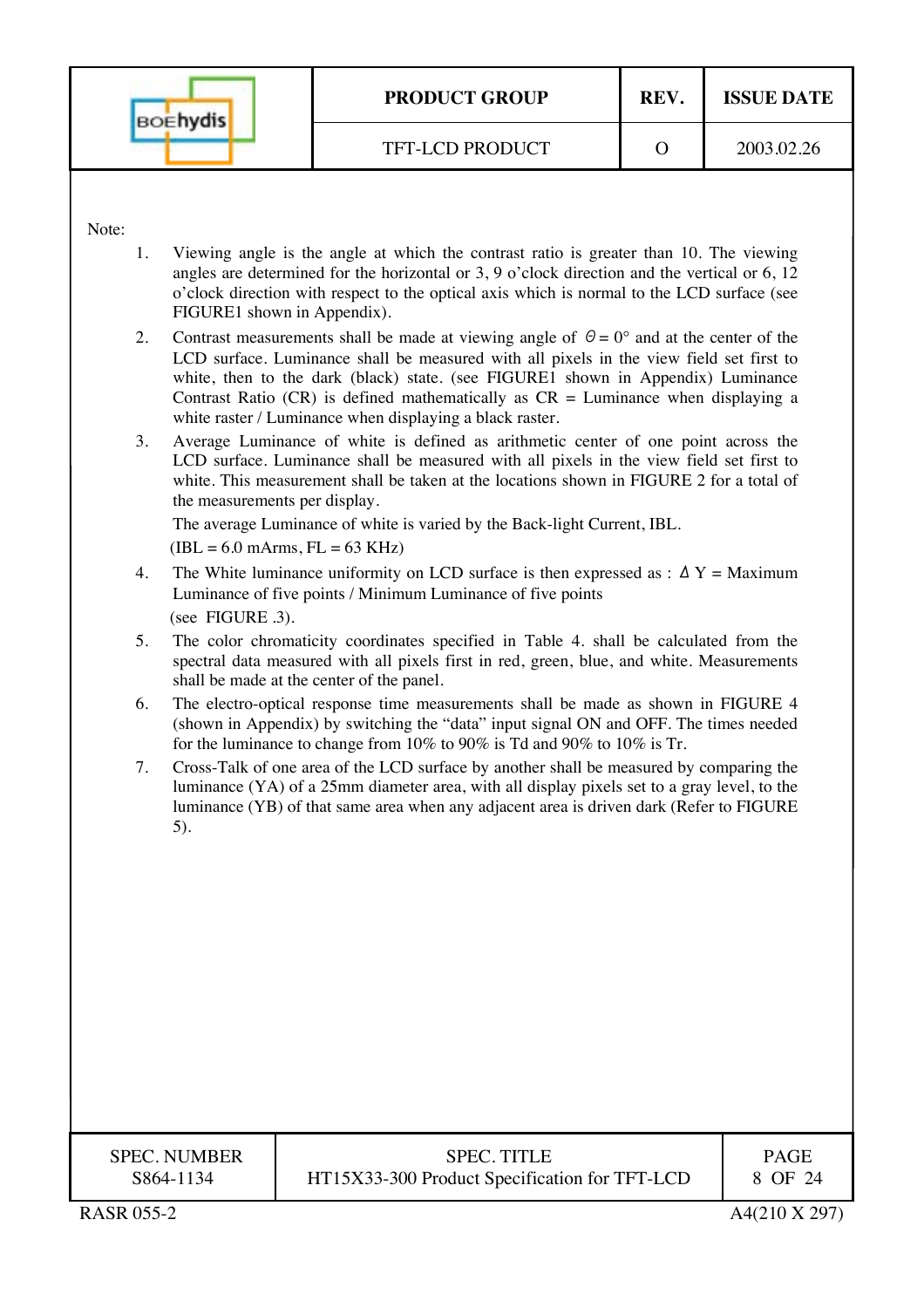| <b>BOEhydis</b> | <b>PRODUCT GROUP</b>   | REV. | <b>ISSUE DATE</b> |
|-----------------|------------------------|------|-------------------|
|                 | <b>TFT-LCD PRODUCT</b> |      | 2003.02.26        |

## **5.0 INTERFACE CONNECTION**

## 5.1 Electrical Interface Connection

The electronics interface connector is a model FI-SEB20P-HF10 manufactured by JAE or equivalent. The mating connector part number is FI-SEB20M-HF or equivalent. The connector interface pin assignments are listed in Table 6.

| Terminal       | Symbol           | Functions                         |  |  |
|----------------|------------------|-----------------------------------|--|--|
| 1              | VDD1             | Power Supply : +3.3V              |  |  |
| $\overline{2}$ | VDD <sub>2</sub> | Power Supply : +3.3V              |  |  |
| 3              | VSS <sub>1</sub> | Ground                            |  |  |
| $\overline{4}$ | VSS <sub>2</sub> | Ground                            |  |  |
| 5              | RINO-            | Transmission Data of 0 Negative - |  |  |
| 6              | $RIN0+$          | Transmission Data of 0 Positive + |  |  |
| 7              | VSS3             | Ground                            |  |  |
| 8              | RIN1-            | Transmission Data of 1 Negative - |  |  |
| 9              | $RIN1+$          | Transmission Data of 1 Positive + |  |  |
| 10             | VSS4             | Ground                            |  |  |
| 11             | RIN2-            | Transmission Data of 2 Negative - |  |  |
| 12             | $RIN2+$          | Transmission Data of 2 Positive + |  |  |
| 13             | VSS <sub>5</sub> | Ground                            |  |  |
| 14             | CLK-             | Sampling Clock of Negative -      |  |  |
| 15             | $CLK+$           | Sampling Clock of Positive +      |  |  |
| 16             | VSS6             | Ground                            |  |  |
| 17             | NC1              | No Connection                     |  |  |
| 18             | NC2              | No Connection                     |  |  |
| 19             | VSS7             | Ground                            |  |  |
| 20             | VSS <sub>8</sub> | Ground                            |  |  |

<Table 6. Pin Assignment for the Interface Connector>

| <b>SPEC. NUMBER</b> |
|---------------------|
| S864-1134           |

PAGE 9 OF 24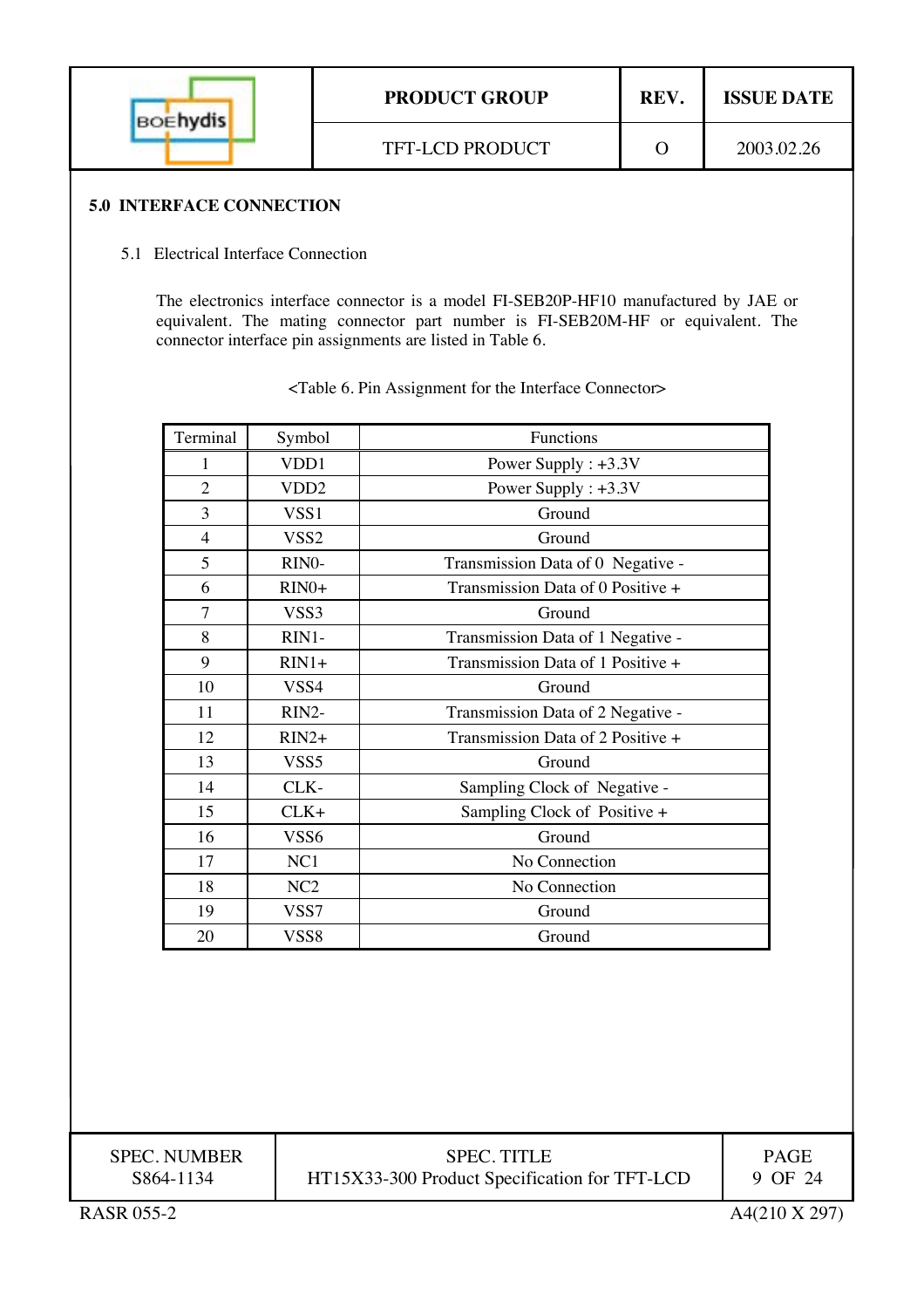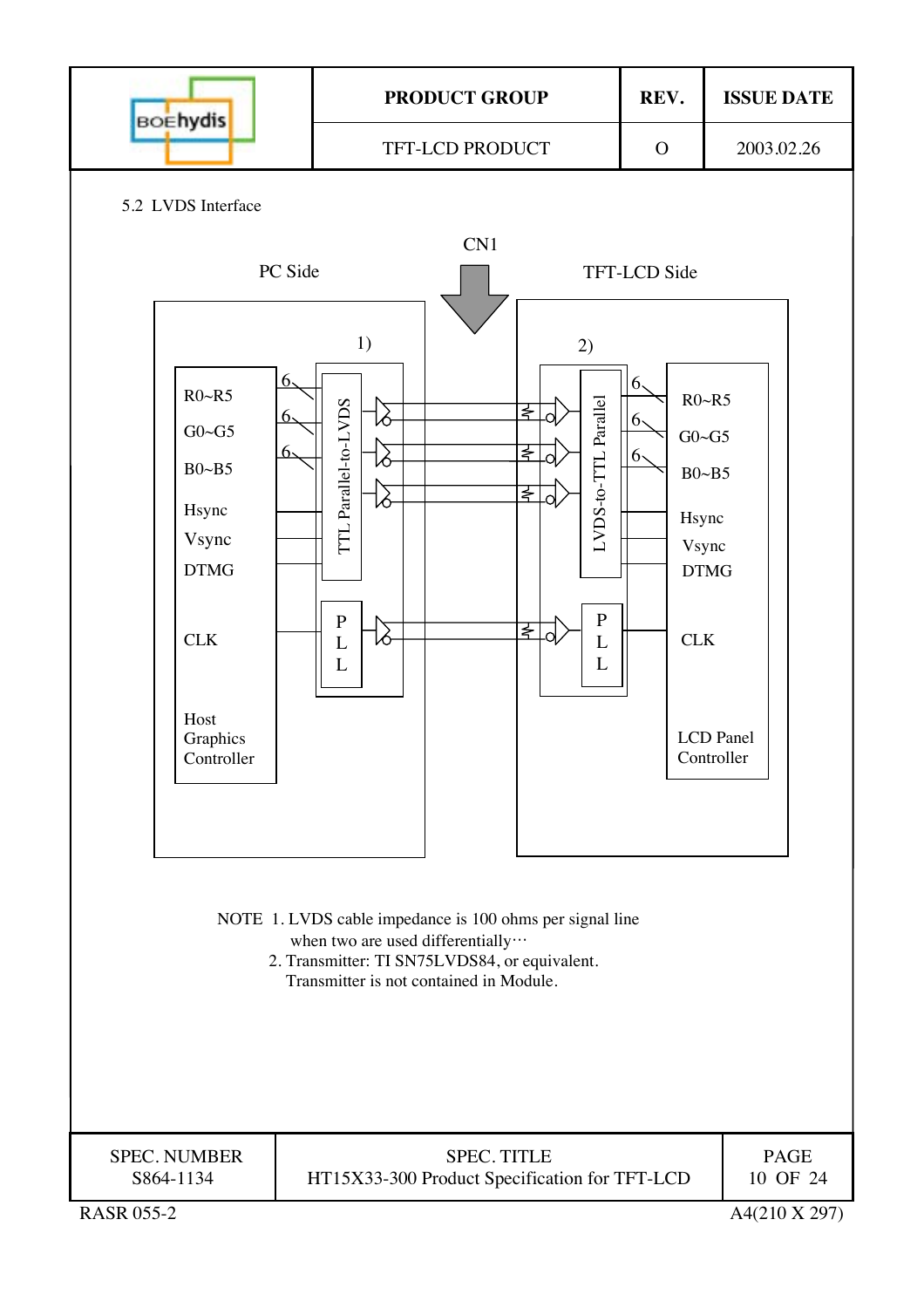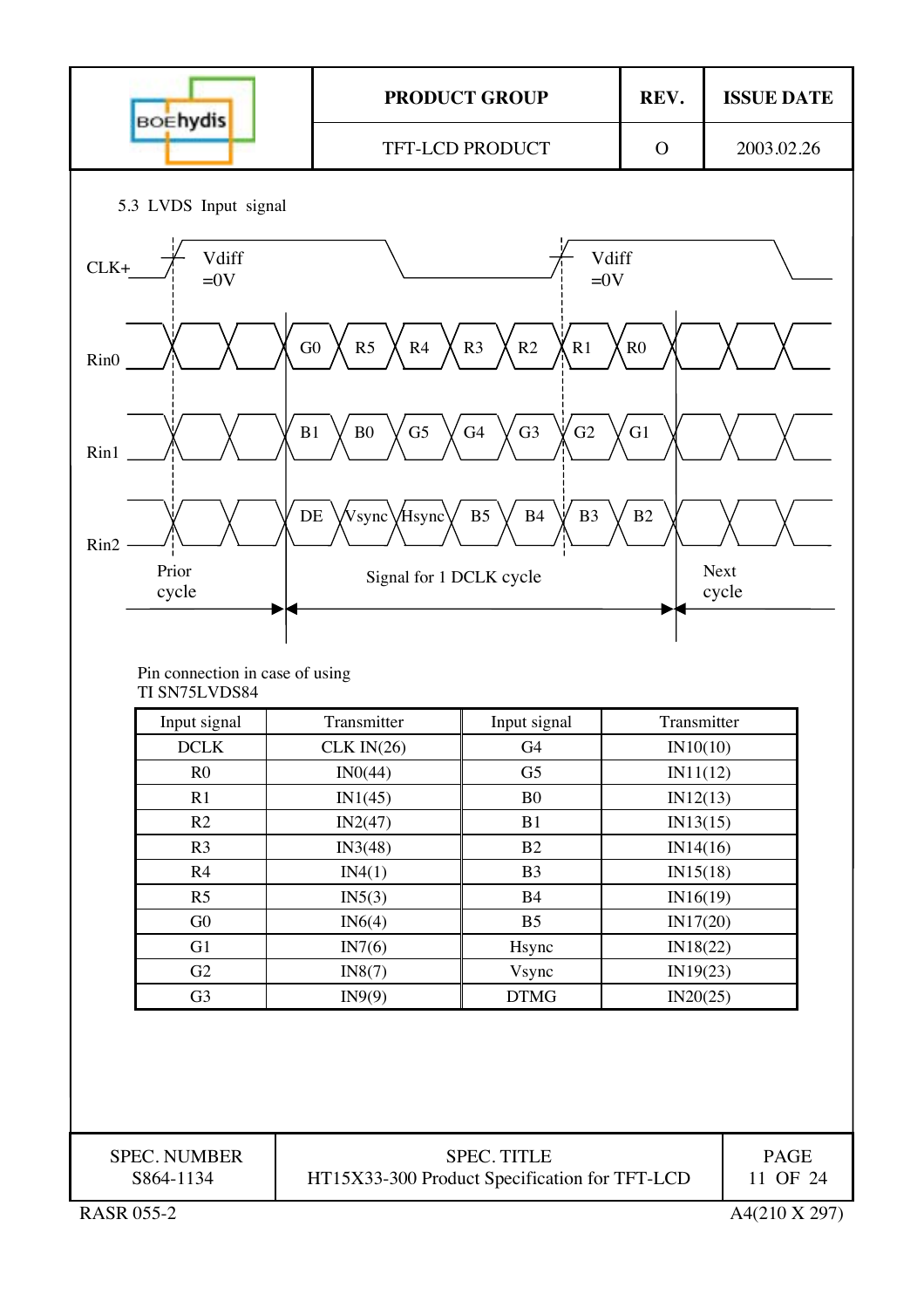| <b>BOEhydis</b> | <b>PRODUCT GROUP</b>   | <b>REV</b> | <b>ISSUE DATE</b> |
|-----------------|------------------------|------------|-------------------|
|                 | <b>TFT-LCD PRODUCT</b> |            | 2003.02.26        |

## 5.4 Back-light Interface

The Back-light interface connector is a model BHSR-02VS-1 manufactured by JST or equivalent. The connector interface pin assignments are listed in Table 7.

| Terminal | Symbol | <b>Function</b>                  |
|----------|--------|----------------------------------|
|          |        | CCFL Power Supply (High Voltage) |
|          |        | CCFL Power Supply(GND Side)      |

## **6.0 SIGNAL TIMING SPECIFICATION**

The specification of the signal timing parameter is listed in Table 8.

| Items                | Symbol          | Min.     | Typ.      | Max.      | Unit      | Remarks   |
|----------------------|-----------------|----------|-----------|-----------|-----------|-----------|
| Frame Period         | t1              | $771*13$ | 806*t3    | 1500*t3   | Line      |           |
|                      |                 |          | 16.67     |           | ms        | $60$ [Hz] |
| Vertical             | t2              | 768*t3   | 768*t3    | 768*t3    | Line      |           |
| Display Term         |                 |          | 15.88     |           | ms        |           |
| One Line             | t3              | 1064*t5  | 1344*t5   | 1600*t5   | Clock     |           |
| <b>Scanning Time</b> |                 |          | 20.67     |           | us        |           |
| Horizontal           | t4              | 1024*t5  | $1024*15$ | $1024*15$ | Clock     |           |
| Display Term         |                 |          | 15.75     |           | <b>us</b> |           |
| Clock Period         | $t\overline{5}$ | 14.7     | 15.38     | 31.25     | ns        | 65 [MHz]  |
| Clock "L" Time       | t6              | (5.0)    |           |           |           |           |
| Clock "H" Time       | t7              | (5.0)    |           |           |           |           |
| Setup Time           | t8              | 4.0      |           |           |           |           |
| Hold Time            | t9              | 0.0      |           |           |           |           |
|                      |                 |          |           |           |           |           |

<Table 8. Signal Timing Specification>

| <b>SPEC. NUMBER</b> | <b>SPEC. TITLE</b>                            | <b>PAGE</b> |
|---------------------|-----------------------------------------------|-------------|
| S864-1134           | HT15X33-300 Product Specification for TFT-LCD | 12 OF 24    |

I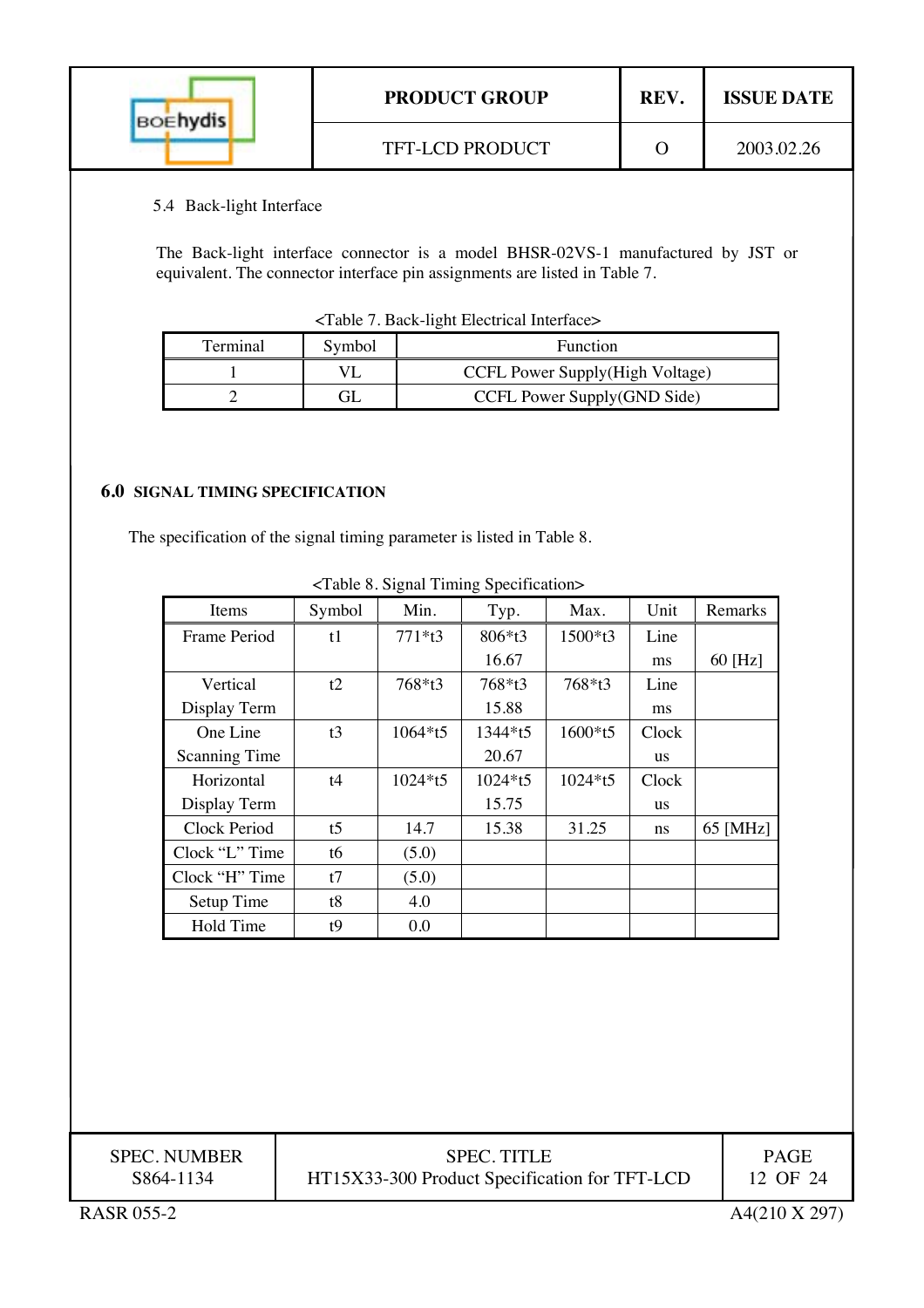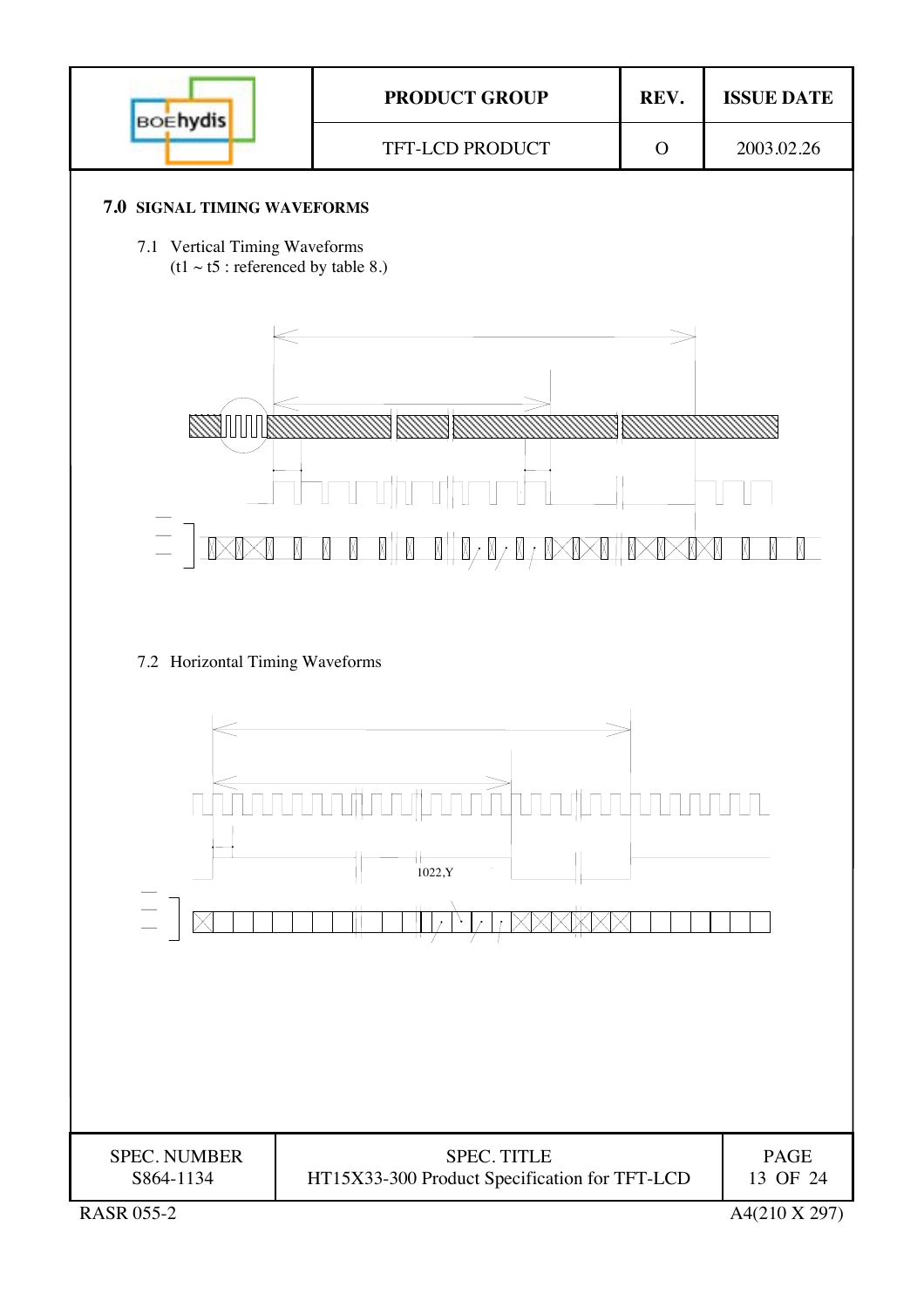| <b>BOEhydis</b> | <b>PRODUCT GROUP</b>   | REV. | <b>ISSUE DATE</b> |
|-----------------|------------------------|------|-------------------|
|                 | <b>TFT-LCD PRODUCT</b> |      | 2003.02.26        |

## 7.3 LVDS Rx Interface Timing Parameter

The specification of the LVDS Tx interface timing parameter is listed in Table 9.

| Item                | Symbol            | Min           | Typ     | Max              | Unit        | Remark |
|---------------------|-------------------|---------------|---------|------------------|-------------|--------|
| PLL Set             | tRPLL             |               |         | 10.0             | Msec        |        |
| <b>CLKIN</b> Period | tRCIP             | 14.7          | 15.38   | 31.25            | <b>Nsec</b> |        |
| <b>Skew Time</b>    | tCK12             |               | -       | <b>TBD</b>       | <b>Nsec</b> | Note 1 |
| Input Data 0        | tRIP1             | $-0.2$        | 0.0     | $+0.2$           | <b>Nsec</b> |        |
| Input Data 1        | tRIP <sub>0</sub> | tRICP/7-0.2   | tRICP/7 | $tRICP/7+0.2$    | <b>Nsec</b> |        |
| Input Data 2        | tRIP6             | 2*tRICP/7-0.2 | tRICP/7 | $2*$ tRICP/7+0.2 | <b>Nsec</b> |        |
| Input Data 3        | tRIP5             | 3*tRICP/7-0.2 | tRICP/7 | $3*$ tRICP/7+0.2 | <b>Nsec</b> |        |
| Input Data 4        | tRIP4             | 4*tRICP/7-0.2 | tRICP/7 | 4*tRICP/7+0.2    | <b>Nsec</b> |        |
| Input Data 5        | tRIP3             | 5*tRICP/7-0.2 | tRICP/7 | 5*tRICP/7+0.2    | <b>Nsec</b> |        |
| Input Data 6        | tRIP2             | 6*tRICP/7-0.2 | tRICP/7 | $6*$ tRICP/7+0.2 | <b>Nsec</b> |        |

<Table 9. LVDS Rx Interface Timing Specification>

Note 1: Skew Time Between E\_RxCLKIN+/- and O\_RxCLKIN+/-

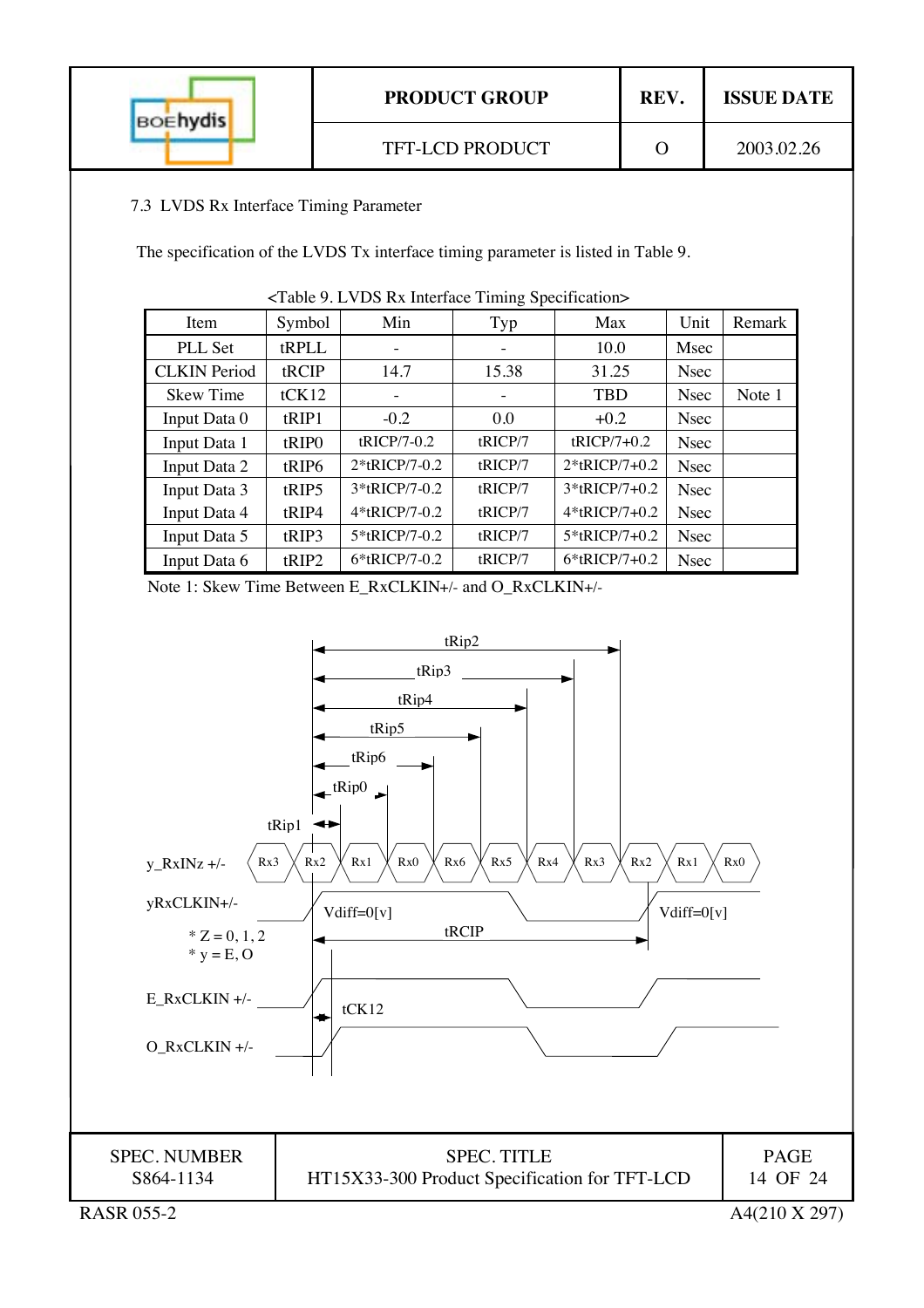| <b>BOEhydis</b> | <b>PRODUCT GROUP</b> | REV. | <b>ISSUE DATE</b> |
|-----------------|----------------------|------|-------------------|
|                 | TFT-LCD PRODUCT      |      | 2003.02.26        |

#### **8.0 INPUT SIGNALS, BASIC DISPLAY COLORS & GRAY SCALE OF COLORS**

Each color is displayed in sixty-four gray scales from a 6 bit data signal input. A total of 262,144 colors are derived from the resultant 18 bit data. Table 9. shows the input signals, basic display colors and gray scale for each color.

<Table 9. Input signals, Basic display colors and Gray scale for each color.>

|                     | Colors &                       |                                                                                                                  | Data signal                                                                                                          |                                                                              |                                      |
|---------------------|--------------------------------|------------------------------------------------------------------------------------------------------------------|----------------------------------------------------------------------------------------------------------------------|------------------------------------------------------------------------------|--------------------------------------|
|                     | Gray scale                     | RO R1 R2 R3 R4 R5                                                                                                | G0 G1 G2 G3 G4 G5                                                                                                    | B0 B1 B2 B3 B4 B5                                                            |                                      |
|                     | Black                          | $\overline{0}$<br>$\mathbf{0}$<br>$\mathbf{0}$<br>$\mathbf{0}$<br>$\mathbf{0}$<br>$\mathbf{0}$                   | $\mathbf{0}$<br>$\mathbf{0}$<br>$\mathbf{0}$<br>$\mathbf{0}$<br>$\mathbf{0}$<br>$\Omega$                             | $\overline{0}$<br>$\Omega$<br>$\mathbf{0}$<br>$\overline{0}$                 | $\overline{0}$<br>$\mathbf{0}$       |
|                     | Blue                           | $\overline{0}$<br>$\overline{0}$<br>$\overline{0}$<br>$\mathbf{0}$<br>$\mathbf{0}$<br>$\overline{0}$             | $\overline{0}$<br>$\overline{0}$<br>$\overline{0}$<br>$\mathbf{0}$<br>$\overline{0}$<br>$\mathbf{0}$                 | $\mathbf{1}$<br>$\overline{1}$<br>$\mathbf{1}$<br>$\mathbf{1}$               | $\mathbf{1}$<br>$\mathbf{1}$         |
| <b>Basic</b>        | Green                          | $\mathbf{0}$<br>$\mathbf{0}$<br>$\mathbf{0}$<br>$\mathbf{0}$<br>$\mathbf{0}$<br>$\mathbf{0}$                     | $\mathbf{1}$<br>$\mathbf{1}$<br>$\mathbf{1}$<br>$\mathbf{1}$<br>-1<br>$\mathbf{1}$                                   | $\overline{0}$<br>$\mathbf{0}$<br>$\mathbf{0}$<br>$\mathbf{0}$               | $\mathbf{0}$<br>$\mathbf{0}$         |
| colors              | Light Blue                     | $\mathbf{0}$<br>$\boldsymbol{0}$<br>$\boldsymbol{0}$<br>$\mathbf{0}$<br>$\mathbf{0}$<br>$\mathbf{0}$             | $\mathbf{1}$<br>$\mathbf{1}$<br>$\mathbf{1}$<br>$\mathbf{1}$<br>$\mathbf{1}$<br>1                                    | $\mathbf{1}$<br>$\mathbf{1}$<br>$\mathbf{1}$<br>$\mathbf{1}$                 | $\mathbf{1}$<br>$\mathbf{1}$         |
|                     | Red                            | $\mathbf{1}$<br>$\mathbf{1}$<br>$\mathbf{1}$<br>$\mathbf{1}$<br>$\mathbf{1}$<br>$\mathbf{1}$                     | $\overline{0}$<br>$\overline{0}$<br>$\mathbf{0}$<br>$\mathbf{0}$<br>$\mathbf{0}$<br>$\mathbf{0}$                     | $\mathbf{0}$<br>$\mathbf{0}$<br>$\overline{0}$<br>$\overline{0}$             | $\mathbf{0}$<br>$\mathbf{0}$         |
|                     | Purple                         | $\mathbf{1}$<br>$\mathbf{1}$<br>$\mathbf{1}$<br>$\mathbf{1}$<br>$\mathbf{1}$<br>1                                | $\overline{0}$<br>$\overline{0}$<br>$\mathbf{0}$<br>$\overline{0}$<br>$\mathbf{0}$<br>$\mathbf{0}$                   | $\mathbf{1}$<br>$\mathbf{1}$<br>$\mathbf{1}$<br>$\mathbf{1}$                 | $\mathbf{1}$<br>$\mathbf{1}$         |
|                     | Yellow                         | 1<br>1<br>$\mathbf{1}$<br>1<br>1                                                                                 | 1<br>1<br>$\mathbf{1}$<br>$\mathbf{1}$<br>$\mathbf{1}$<br>$\mathbf{1}$                                               | $\mathbf{0}$<br>$\mathbf{0}$<br>0<br>$\boldsymbol{0}$                        | $\mathbf{0}$<br>$\boldsymbol{0}$     |
|                     | <b>White</b>                   | 1<br>1                                                                                                           | 1<br>1<br>1<br>1<br>1                                                                                                | $\mathbf{1}$<br>$\mathbf{1}$<br>$\mathbf{1}$<br>1                            | 1<br>1                               |
|                     | <b>Black</b>                   | $\boldsymbol{0}$<br>$\boldsymbol{0}$<br>$\mathbf{0}$<br>$\boldsymbol{0}$<br>$\mathbf{0}$<br>$\overline{0}$       | $\mathbf{0}$<br>$\mathbf{0}$<br>$\mathbf{0}$<br>$\mathbf{0}$<br>$\mathbf{0}$<br>$\boldsymbol{0}$                     | $\boldsymbol{0}$<br>$\mathbf{0}$<br>$\overline{0}$<br>$\overline{0}$         | $\mathbf{0}$<br>$\mathbf{0}$         |
|                     | $\triangle$                    | $\overline{0}$<br>$\mathbf{0}$<br>$\overline{0}$<br>$\mathbf{0}$<br>$\overline{0}$<br>$\mathbf{1}$               | $\overline{0}$<br>$\mathbf{0}$<br>$\mathbf{0}$<br>$\overline{0}$<br>$\mathbf{0}$<br>$\mathbf{0}$                     | $\mathbf{0}$<br>$\overline{0}$<br>$\mathbf{0}$<br>$\mathbf{0}$               | $\mathbf{0}$<br>$\overline{0}$       |
| Gray                | Darker                         | $\overline{0}$<br>$\mathbf{0}$<br>$\Omega$<br>$\overline{0}$<br>$\mathbf{0}$<br>$\mathbf{1}$                     | $\mathbf{0}$<br>$\mathbf{0}$<br>$\theta$<br>$\overline{0}$<br>$\mathbf{0}$<br>$\overline{0}$                         | $\mathbf{0}$<br>$\theta$<br>$\overline{0}$<br>$\mathbf{0}$                   | $\overline{0}$<br>$\mathbf{0}$       |
| scale               | $\triangle$<br>$\triangledown$ |                                                                                                                  |                                                                                                                      |                                                                              |                                      |
| of<br>Red           | Brighter                       | $\overline{0}$<br>$\mathbf{1}$<br>1<br>$\mathbf{1}$<br>1<br>1                                                    | $\overline{0}$<br>$\mathbf{0}$<br>$\overline{0}$<br>$\overline{0}$<br>$\boldsymbol{0}$<br>$\overline{0}$             | $\overline{0}$<br>$\overline{0}$<br>$\boldsymbol{0}$<br>$\overline{0}$       | $\boldsymbol{0}$<br>$\boldsymbol{0}$ |
|                     | $\bigtriangledown$             | $\mathbf{0}$<br>$\mathbf{1}$<br>$\mathbf{1}$<br>1<br>$\mathbf{1}$<br>1                                           | $\overline{0}$<br>$\mathbf{0}$<br>$\mathbf{0}$<br>$\overline{0}$<br>$\mathbf{0}$<br>$\boldsymbol{0}$                 | $\overline{0}$<br>$\mathbf{0}$<br>$\mathbf{0}$<br>$\mathbf{0}$               | $\overline{0}$<br>$\overline{0}$     |
|                     | Red                            | 1<br>1<br>1<br>1                                                                                                 | $\boldsymbol{0}$<br>$\boldsymbol{0}$<br>$\boldsymbol{0}$<br>$\boldsymbol{0}$<br>$\boldsymbol{0}$<br>$\boldsymbol{0}$ | $\boldsymbol{0}$<br>$\boldsymbol{0}$<br>$\boldsymbol{0}$<br>$\boldsymbol{0}$ | $\boldsymbol{0}$<br>0                |
|                     | <b>Black</b>                   | $\mathbf{0}$<br>$\boldsymbol{0}$<br>$\mathbf{0}$<br>$\boldsymbol{0}$<br>$\mathbf{0}$<br>$\overline{0}$           | $\boldsymbol{0}$<br>$\mathbf{0}$<br>$\mathbf{0}$<br>$\boldsymbol{0}$<br>$\mathbf{0}$<br>$\boldsymbol{0}$             | $\mathbf{0}$<br>$\overline{0}$<br>$\boldsymbol{0}$<br>$\mathbf{0}$           | $\mathbf{0}$<br>$\boldsymbol{0}$     |
|                     | $\triangle$                    | $\mathbf{0}$<br>$\mathbf{0}$<br>$\mathbf{0}$<br>$\mathbf{0}$<br>$\mathbf{0}$<br>$\mathbf{0}$                     | $\Omega$<br>$\mathbf{0}$<br>$\mathbf{0}$<br>$\Omega$<br>$\mathbf{0}$<br>1                                            | $\mathbf{0}$<br>$\mathbf{0}$<br>$\mathbf{0}$<br>$\Omega$                     | $\mathbf{0}$<br>$\mathbf{0}$         |
| Gray                | Darker                         | $\Omega$<br>$\overline{0}$<br>$\theta$<br>$\mathbf{0}$<br>$\Omega$<br>$\overline{0}$                             | $\Omega$<br>$\theta$<br>$\Omega$<br>$\Omega$<br>$\overline{0}$<br>$\mathbf{1}$                                       | $\overline{0}$<br>$\overline{0}$<br>$\theta$<br>$\theta$                     | $\mathbf{0}$<br>$\theta$             |
| scale               | $\triangle$                    |                                                                                                                  |                                                                                                                      |                                                                              |                                      |
| of                  | $\bigtriangledown$             |                                                                                                                  |                                                                                                                      |                                                                              |                                      |
| Green               | Brighter                       | $\overline{0}$<br>$\mathbf{0}$<br>$\mathbf{0}$<br>$\mathbf{0}$<br>$\overline{0}$<br>$\overline{0}$               | $\mathbf{0}$<br>$\mathbf{1}$<br>-1<br>1<br>$\mathbf{1}$<br>1                                                         | $\mathbf{0}$<br>$\mathbf{0}$<br>$\mathbf{0}$<br>$\mathbf{0}$                 | $\mathbf{0}$<br>$\mathbf{0}$         |
|                     | $\bigtriangledown$             | $\mathbf{0}$<br>$\mathbf{0}$<br>$\mathbf{0}$<br>$\mathbf{0}$<br>$\mathbf{0}$<br>$\boldsymbol{0}$                 | $\mathbf{0}$<br>$\mathbf{1}$<br>$\mathbf{1}$<br>1<br>1<br>$\mathbf{1}$                                               | $\mathbf{0}$<br>$\overline{0}$<br>$\mathbf{0}$<br>$\mathbf{0}$               | $\mathbf{0}$<br>$\overline{0}$       |
|                     | Green                          | $\boldsymbol{0}$<br>$\boldsymbol{0}$<br>$\boldsymbol{0}$<br>$\bf{0}$<br>$\bf{0}$<br>$\boldsymbol{0}$             | 1<br>$\mathbf{1}$<br>$\mathbf{1}$<br>$\mathbf{1}$<br>$\mathbf{1}$<br>1                                               | $\boldsymbol{0}$<br>$\boldsymbol{0}$<br>$\bf{0}$<br>$\boldsymbol{0}$         | $\boldsymbol{0}$<br>$\boldsymbol{0}$ |
|                     | <b>Black</b>                   | $\mathbf{0}$<br>$\boldsymbol{0}$<br>$\boldsymbol{0}$<br>$\boldsymbol{0}$<br>$\boldsymbol{0}$<br>$\boldsymbol{0}$ | $\mathbf{0}$<br>$\mathbf{0}$<br>$\mathbf{0}$<br>$\mathbf{0}$<br>$\boldsymbol{0}$<br>$\overline{0}$                   | $\boldsymbol{0}$<br>$\boldsymbol{0}$<br>$\bf{0}$<br>$\bf{0}$                 | $\mathbf{0}$<br>$\boldsymbol{0}$     |
|                     | $\triangle$                    | $\mathbf{0}$<br>$\boldsymbol{0}$<br>$\mathbf{0}$<br>$\mathbf{0}$<br>$\mathbf{0}$<br>$\overline{0}$               | $\overline{0}$<br>$\mathbf{0}$<br>$\boldsymbol{0}$<br>$\mathbf{0}$<br>$\mathbf{0}$<br>$\mathbf{0}$                   | $\mathbf{0}$<br>$\mathbf{0}$<br>$\mathbf{0}$<br>1                            | $\mathbf{0}$<br>$\mathbf{0}$         |
| Gray                | Darker<br>Δ                    | $\Omega$<br>$\mathbf{0}$<br>$\mathbf{0}$<br>$\mathbf{0}$<br>$\Omega$<br>$\overline{0}$                           | $\mathbf{0}$<br>$\mathbf{0}$<br>$\mathbf{0}$<br>$\Omega$<br>$\theta$<br>$\overline{0}$                               | $\mathbf{0}$<br>$\Omega$<br>$\mathbf{0}$<br>1                                | $\mathbf{0}$<br>$\mathbf{0}$         |
| scale<br>of         | $\bigtriangledown$             |                                                                                                                  |                                                                                                                      |                                                                              |                                      |
| Blue                | Brighter                       | $\overline{0}$<br>$\mathbf{0}$<br>$\overline{0}$<br>$\overline{0}$<br>$\overline{0}$<br>$\Omega$                 | $\overline{0}$<br>$\mathbf{0}$<br>$\overline{0}$<br>$\mathbf{0}$<br>$\mathbf{0}$<br>$\mathbf{0}$                     | $\mathbf{1}$<br>$\overline{0}$<br>$\overline{1}$<br>$\overline{1}$           | $\mathbf{1}$<br>$\mathbf{1}$         |
|                     | $\bigtriangledown$             | $\mathbf{0}$<br>$\mathbf{0}$<br>$\overline{0}$<br>$\mathbf{0}$<br>$\overline{0}$<br>$\overline{0}$               | $\mathbf{0}$<br>$\overline{0}$<br>$\mathbf{0}$<br>$\bf{0}$<br>$\mathbf{0}$<br>$\overline{0}$                         | $\overline{0}$<br>$\mathbf{1}$<br>$\mathbf{1}$<br>-1                         | 1<br>$\mathbf{1}$                    |
|                     | Blue                           | $\mathbf{0}$<br>$\mathbf{0}$<br>$\overline{0}$<br>$\mathbf{0}$<br>$\boldsymbol{0}$<br>$\overline{0}$             | $\overline{0}$<br>$\overline{0}$<br>$\overline{0}$<br>$\mathbf{0}$<br>$\boldsymbol{0}$<br>$\boldsymbol{0}$           | 1<br>$\mathbf{1}$<br>1<br>-1                                                 | $\mathbf{1}$<br>$\mathbf{1}$         |
|                     | <b>Black</b>                   | 0<br>$\overline{0}$<br>$\boldsymbol{0}$<br>$\boldsymbol{0}$<br>$\boldsymbol{0}$<br>0                             | $\mathbf{0}$<br>$\boldsymbol{0}$<br>$\overline{0}$<br>$\boldsymbol{0}$<br>$\boldsymbol{0}$<br>0                      | 0<br>$\overline{0}$<br>$\boldsymbol{0}$<br>$\boldsymbol{0}$                  | $\overline{0}$<br>0                  |
| Gray                | $\triangle$                    | $\mathbf{0}$<br>$\mathbf{0}$<br>$\mathbf{0}$<br>$\mathbf{0}$<br>$\mathbf{0}$<br>$\mathbf{1}$                     | $\mathbf{0}$<br>$\mathbf{0}$<br>$\mathbf{0}$<br>$\boldsymbol{0}$<br>$\boldsymbol{0}$<br>1                            | $\mathbf{0}$<br>$\mathbf{0}$<br>$\mathbf{0}$<br>$\mathbf{1}$                 | $\mathbf{0}$<br>$\mathbf{0}$         |
| scale               | Darker                         | $\overline{0}$<br>$\overline{0}$<br>$\mathbf{0}$<br>$\overline{0}$<br>$\Omega$<br>$\mathbf{1}$                   | $\overline{0}$<br>$\mathbf{0}$<br>$\overline{0}$<br>$\boldsymbol{0}$<br>$\overline{0}$<br>1                          | $\overline{0}$<br>$\Omega$<br>$\mathbf{0}$<br>$\mathbf{1}$                   | $\mathbf{0}$<br>$\mathbf{0}$         |
| of                  | $\triangle$                    |                                                                                                                  |                                                                                                                      |                                                                              |                                      |
| <b>White</b>        | $\triangledown$                |                                                                                                                  |                                                                                                                      |                                                                              |                                      |
| &                   | Brighter                       | 1 0 1 1 1 1                                                                                                      | 1 0 1 1 1 1                                                                                                          | 1 0 1 1 1 1                                                                  |                                      |
| ${\tt Black}$       | $\bigtriangledown$             | 0<br>-1<br>-1                                                                                                    | $\overline{0}$<br>$\mathbf{1}$<br>$\mathbf{1}$<br>1                                                                  | 0<br>$\overline{1}$<br>-1                                                    | -1                                   |
|                     | <b>W</b> hite                  | 1<br>1<br>1                                                                                                      | 1<br>-1<br>1                                                                                                         | $\mathbf{1}$<br>1<br>1<br>1                                                  | $\mathbf{1}$                         |
|                     |                                |                                                                                                                  |                                                                                                                      |                                                                              |                                      |
| <b>SPEC. NUMBER</b> |                                |                                                                                                                  | <b>SPEC. TITLE</b>                                                                                                   |                                                                              | <b>PAGE</b>                          |
| S864-1134           |                                |                                                                                                                  | HT15X33-300 Product Specification for TFT-LCD                                                                        |                                                                              | 15 OF 24                             |
| <b>RASR 055-2</b>   |                                |                                                                                                                  |                                                                                                                      |                                                                              | A4(210 X 297)                        |
|                     |                                |                                                                                                                  |                                                                                                                      |                                                                              |                                      |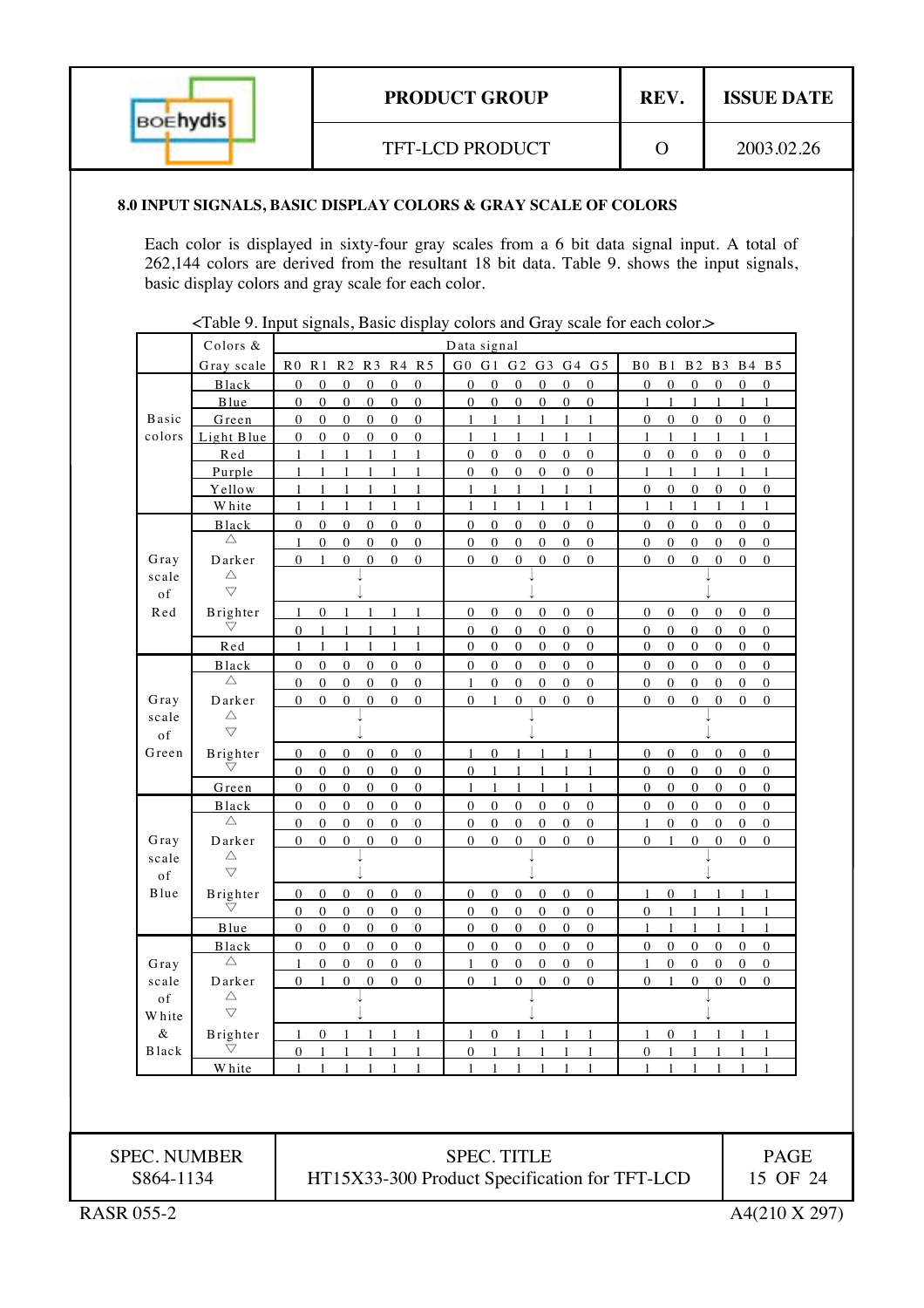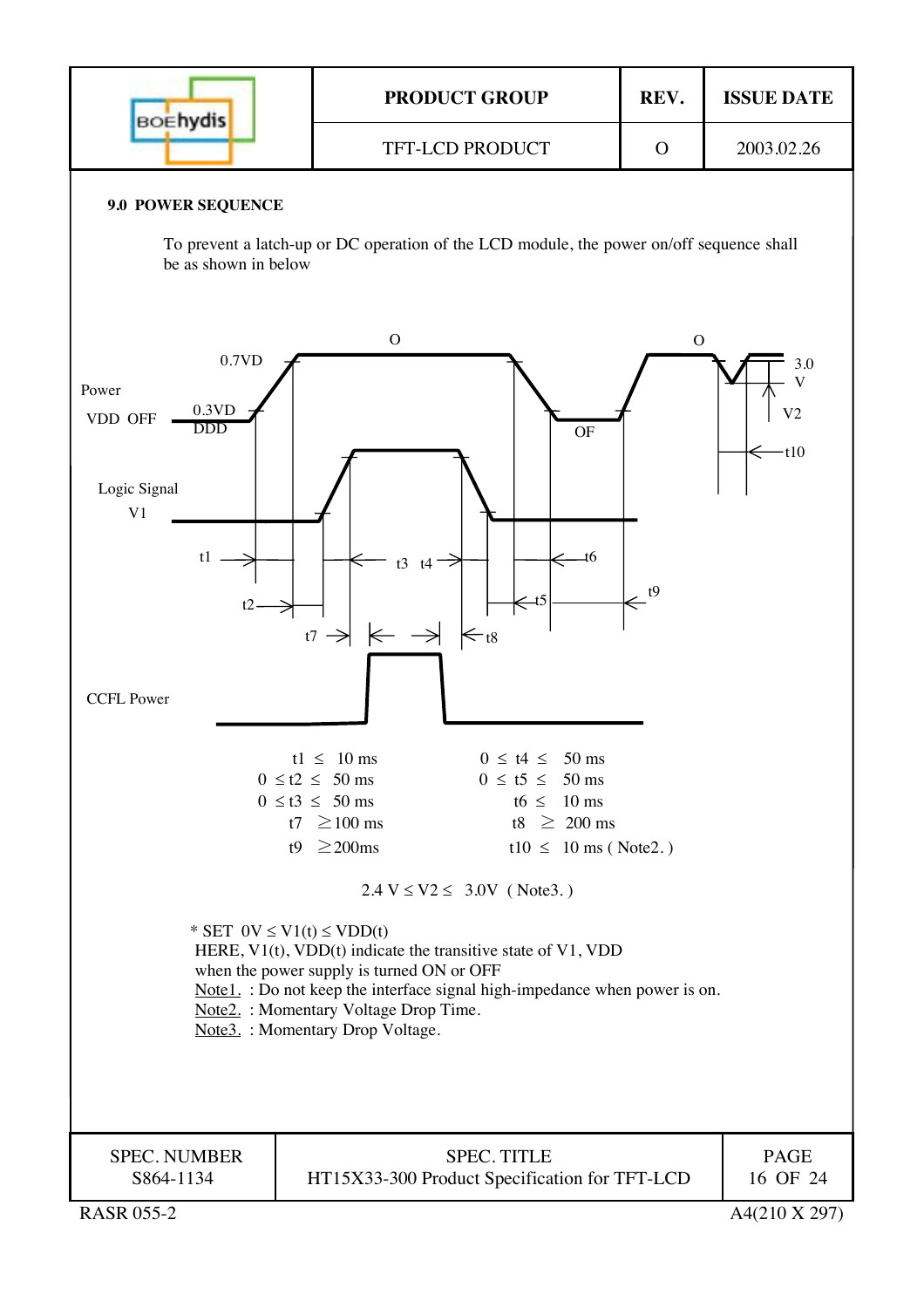| <b>BOEhydis</b> | <b>PRODUCT GROUP</b>   | REV. | <b>ISSUE DATE</b> |
|-----------------|------------------------|------|-------------------|
|                 | <b>TFT-LCD PRODUCT</b> |      | 2003.02.26        |

#### **10.0 MECHANICAL CHARACTERISTICS**

10.1 Dimensional Requirements

FIGURE 6 (located in Appendix) shows mechanical outlines for the model 15.0" XGA Coral. Other parameters are shown in Table 10.

| Parameter           | Specification                                     | Unit   |
|---------------------|---------------------------------------------------|--------|
| Active area         | $304.128(H) * 228.096(V)$                         | mm     |
| Number of pixels    | $1024(H)*768(V)$                                  | pixels |
|                     | $(1$ pixel = R + G + B dots)                      |        |
| Pixel pitch         | $0.297(H)*0.297(V)$                               | mm     |
| Pixel arrangement   | <b>RGB</b> Vertical stripe                        |        |
| Display colors      | 262,144                                           | colors |
| Display mode        | Normally white                                    |        |
| Dimensional outline | $315.8\pm0.5(W) * 240.5\pm0.5(V) * 6.7 \pm0.3(D)$ | mm     |
| Weight              | 650 Typ. / 670 Max.                               | g      |
| Back-light          | CCFL, Horizontal-lamp type                        |        |

#### 10.2 Mounting

See FIGURE 7. (shown in Appendix)

10.3 Glare and Polarizer Hardness.

The surface of the LCD has an AR coating to minimize reflection and a coating to reduce scratching. (Nitto Denko : ARCHCT)

10.4 Light Leakage

There shall not be visible light from the back-lighting system around the edges of the screen as seen from a distance 50cm from the screen with an overhead light level of 350lux. The manufacture shall furnish limit samples of the panel showing the most light leakage acceptable.

| <b>SPEC. NUMBER</b> | <b>SPEC. TITLE</b>                            | PAGE     |
|---------------------|-----------------------------------------------|----------|
| S864-1134           | HT15X33-300 Product Specification for TFT-LCD | 17 OF 24 |
|                     |                                               |          |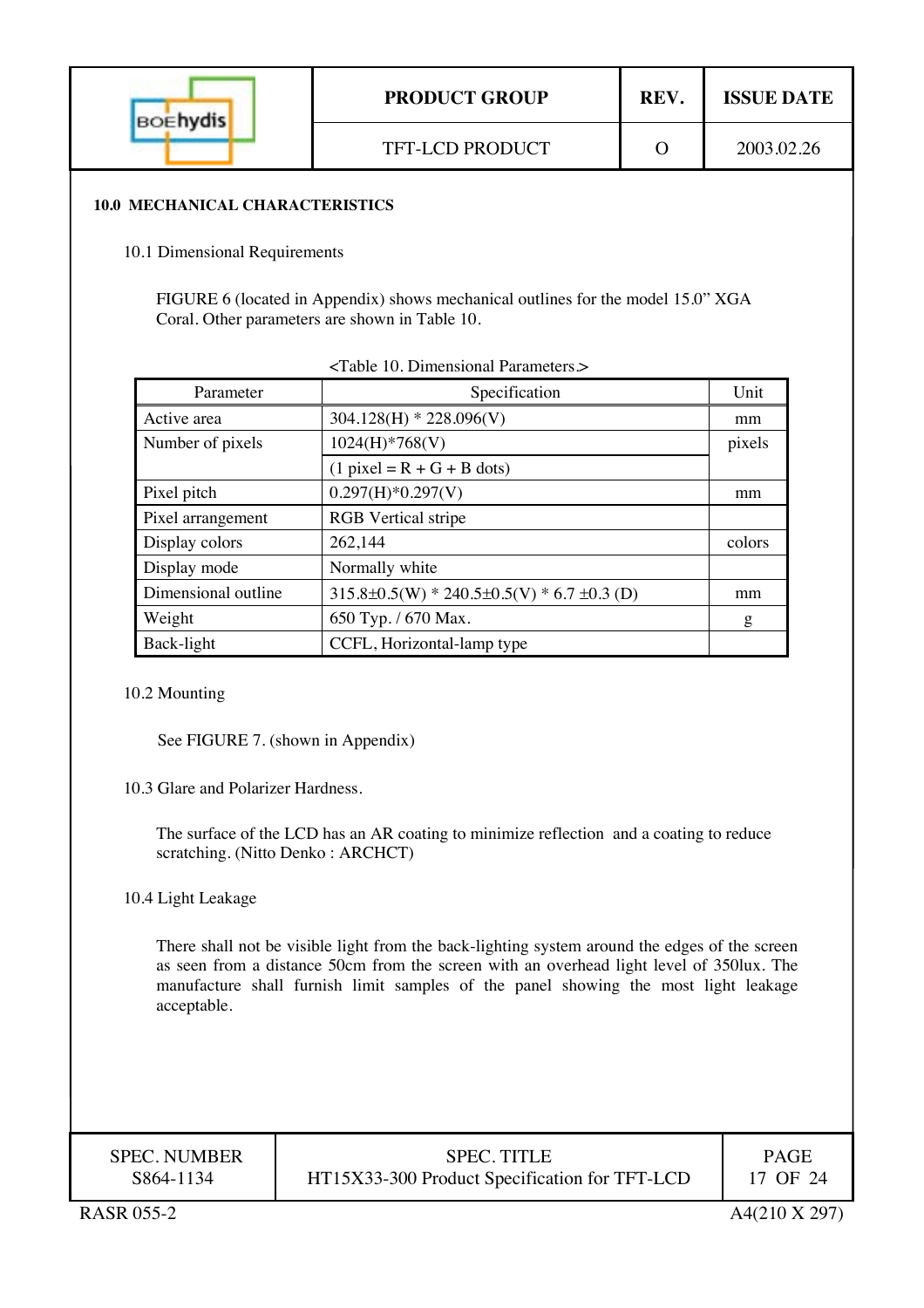| <b>BOEhydis</b>                                                   |                                                      |                                               | <b>PRODUCT GROUP</b>                                                      | REV.                   | <b>ISSUE DATE</b> |  |  |
|-------------------------------------------------------------------|------------------------------------------------------|-----------------------------------------------|---------------------------------------------------------------------------|------------------------|-------------------|--|--|
|                                                                   |                                                      | <b>TFT-LCD PRODUCT</b>                        |                                                                           | $\Omega$               | 2003.02.26        |  |  |
|                                                                   | <b>11.0 RELIABILITY TEST</b>                         |                                               |                                                                           |                        |                   |  |  |
| The Reliability test items and its conditions are shown in below. |                                                      |                                               |                                                                           |                        |                   |  |  |
|                                                                   |                                                      |                                               |                                                                           |                        |                   |  |  |
| N <sub>o</sub>                                                    | <b>Test Items</b>                                    | <table 12.="" reliability="" test=""></table> |                                                                           |                        |                   |  |  |
| $\mathbf{1}$                                                      |                                                      |                                               | <b>Conditions</b>                                                         |                        |                   |  |  |
| $\overline{2}$                                                    | High temperature storage test                        |                                               | Ta = $60^\circ$ C, 240 hrs<br>Ta = -20 $\degree$ C, 240 hrs               |                        |                   |  |  |
| $\overline{3}$                                                    | Low temperature storage test                         |                                               | Ta = 50 $\degree$ , 80 %RH, 240 hrs                                       |                        |                   |  |  |
|                                                                   | High temperature $&$ high humidity<br>operation test |                                               |                                                                           |                        |                   |  |  |
| $\overline{4}$                                                    | High temperature operation test                      |                                               | Ta = 50 $\degree$ , 240 hrs                                               |                        |                   |  |  |
| 5                                                                 | Room temperature operation test                      |                                               | Ta = $25$ °C, 240 hrs                                                     |                        |                   |  |  |
| 6                                                                 | Low temperature operation test                       |                                               | Ta = $0^\circ$ C, 240 hrs                                                 |                        |                   |  |  |
| $\overline{7}$                                                    | On/Off operation test                                |                                               | Ta = $25$ °C, 1 min. On/Off, 3000 cycle                                   |                        |                   |  |  |
| 8                                                                 | Thermal shock                                        |                                               | Ta = -20 $\mathcal{C} \leftrightarrow 60 \mathcal{C}$ (0.5 hr), 100 cycle |                        |                   |  |  |
| 9                                                                 | Vibration test                                       |                                               | Frequency : $10 \sim 500$ Hz                                              |                        |                   |  |  |
|                                                                   | (non-operating)                                      |                                               | Gravity/AMP: 1.5G X,Y,Z                                                   |                        |                   |  |  |
|                                                                   |                                                      |                                               | Period<br>$: 30$ min.                                                     |                        |                   |  |  |
| 10                                                                | Shock test                                           |                                               | Gravity<br>:220G                                                          |                        |                   |  |  |
|                                                                   | (non-operating)                                      |                                               | Pulse width                                                               | : 2 ms, half sine wave |                   |  |  |
|                                                                   |                                                      |                                               | Direction<br>: $\pm X$ , $\pm Y$ , $\pm Z$                                |                        |                   |  |  |
|                                                                   |                                                      |                                               | Once for each direction                                                   |                        |                   |  |  |

| <b>SPEC. NUMBER</b> | <b>SPEC. TITLE</b>                            | <b>PAGE</b>   |
|---------------------|-----------------------------------------------|---------------|
| S864-1134           | HT15X33-300 Product Specification for TFT-LCD | 18 OF 24      |
| <b>RASR 055-2</b>   |                                               | A4(210 X 297) |

11 Electrostatic discharge test Air : 150 pF, 330 Ω, 15 KV

Contact : 150 pF, 330Ω, 8 KV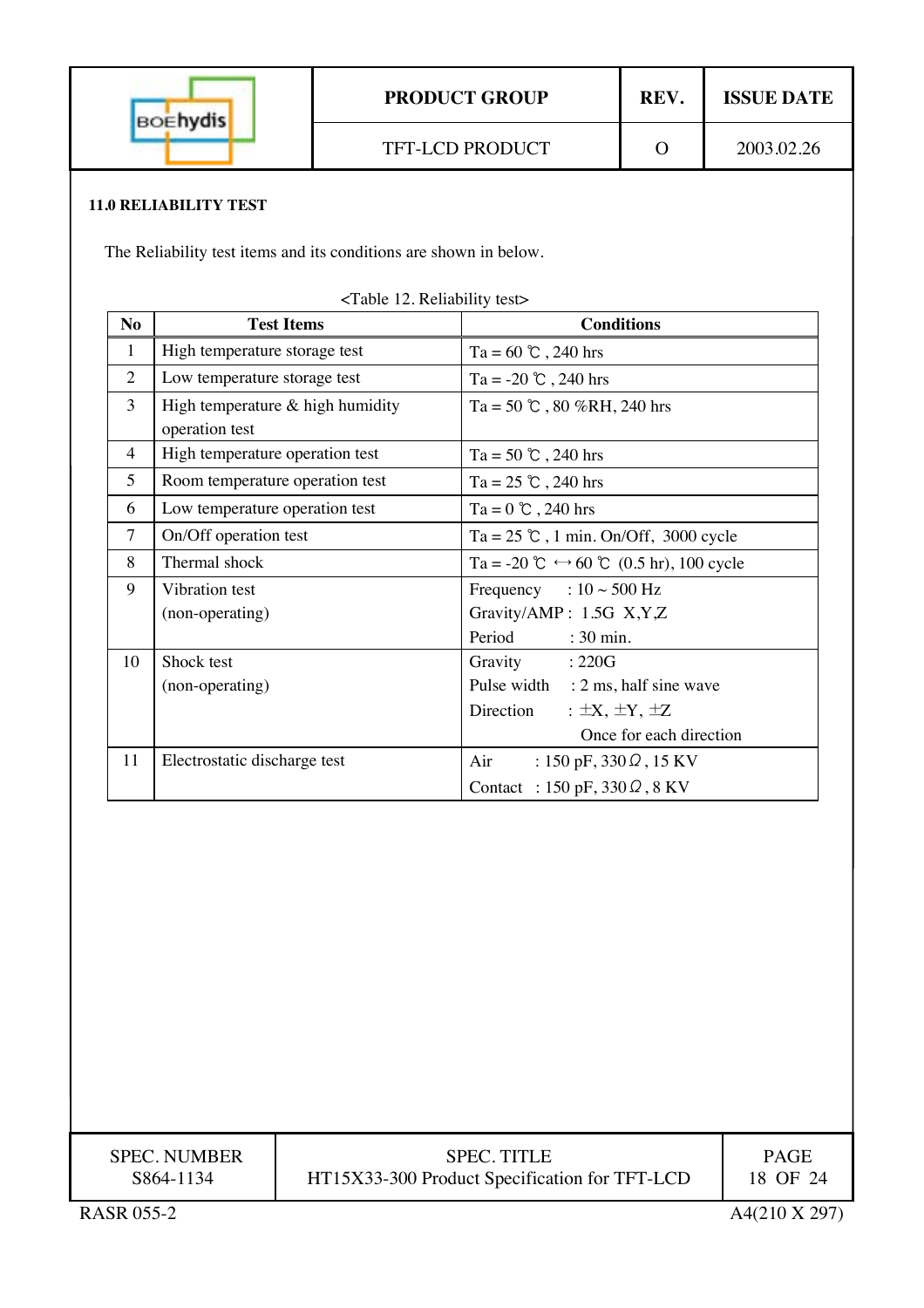| <b>BOEhydis</b>                                                                                                                                                                                                                                                                                                                                                                                                                                                                                                                                                                                                                                                                                                                                                                                                                                                                                                                                                                                                                                                                                                                                                                                                                                                                                                                                                                                                                                                                                                                                                                                                                                                                                                                                                                                                                                                                                                                                                   | <b>PRODUCT GROUP</b>                                                | REV.     | <b>ISSUE DATE</b>       |  |  |  |  |
|-------------------------------------------------------------------------------------------------------------------------------------------------------------------------------------------------------------------------------------------------------------------------------------------------------------------------------------------------------------------------------------------------------------------------------------------------------------------------------------------------------------------------------------------------------------------------------------------------------------------------------------------------------------------------------------------------------------------------------------------------------------------------------------------------------------------------------------------------------------------------------------------------------------------------------------------------------------------------------------------------------------------------------------------------------------------------------------------------------------------------------------------------------------------------------------------------------------------------------------------------------------------------------------------------------------------------------------------------------------------------------------------------------------------------------------------------------------------------------------------------------------------------------------------------------------------------------------------------------------------------------------------------------------------------------------------------------------------------------------------------------------------------------------------------------------------------------------------------------------------------------------------------------------------------------------------------------------------|---------------------------------------------------------------------|----------|-------------------------|--|--|--|--|
|                                                                                                                                                                                                                                                                                                                                                                                                                                                                                                                                                                                                                                                                                                                                                                                                                                                                                                                                                                                                                                                                                                                                                                                                                                                                                                                                                                                                                                                                                                                                                                                                                                                                                                                                                                                                                                                                                                                                                                   | TFT-LCD PRODUCT                                                     | $\Omega$ | 2003.02.26              |  |  |  |  |
| 12.0 HANDLING & CAUTIONS<br>12.1 Cautions when taking out the module<br>• Pick the pouch only, when taking out module from a shipping package.<br>12.2 Cautions for handling the module<br>• As the electrostatic discharges may break the LCD module, handle the LCD<br>module with care. Peel a protection sheet off from the LCD panel surface as<br>slowly as possible.<br>• As the LCD panel and back - light element are made from fragile glass material,<br>impulse and pressure to the LCD module should be avoided.<br>• As the surface of the polarizer is very soft and easily scratched, use a soft dry<br>cloth without chemicals for cleaning.<br>• Do not pull the interface connector in or out while the LCD module is operating.<br>• Put the module display side down on a flat horizontal plane.<br>• Handle connectors and cables with care.<br>12.3 Cautions for the operation<br>• When the module is operating, do not lose CLK, ENAB signals. If any one of<br>these signals is lost, the LCD panel would be damaged.<br>• Obey the supply voltage sequence. If wrong sequence is applied, the module<br>would be damaged.<br>12.4 Cautions for the atmosphere<br>• Dew drop atmosphere should be avoided.<br>• Do not store and/or operate the LCD module in a high temperature and/or<br>humidity atmosphere. Storage in an electro-conductive polymer packing pouch and<br>under relatively low temperature atmosphere is recommended.<br>12.5 Cautions for the module characteristics<br>• Do not apply fixed pattern data signal to the LCD module at product aging.<br>• Applying fixed pattern for a long time may cause image sticking.<br>12.6 Other cautions<br>• Do not disassemble and/or re-assemble LCD module.<br>• Do not re-adjust variable resistor or switch etc.<br>• When returning the module for repair or etc., Please pack the module not to be<br>broken. We recommend to use the original shipping packages. |                                                                     |          |                         |  |  |  |  |
| <b>SPEC. NUMBER</b><br>S864-1134                                                                                                                                                                                                                                                                                                                                                                                                                                                                                                                                                                                                                                                                                                                                                                                                                                                                                                                                                                                                                                                                                                                                                                                                                                                                                                                                                                                                                                                                                                                                                                                                                                                                                                                                                                                                                                                                                                                                  | <b>SPEC. TITLE</b><br>HT15X33-300 Product Specification for TFT-LCD |          | <b>PAGE</b><br>19 OF 24 |  |  |  |  |
| <b>RASR 055-2</b>                                                                                                                                                                                                                                                                                                                                                                                                                                                                                                                                                                                                                                                                                                                                                                                                                                                                                                                                                                                                                                                                                                                                                                                                                                                                                                                                                                                                                                                                                                                                                                                                                                                                                                                                                                                                                                                                                                                                                 | A4(210 X 297)                                                       |          |                         |  |  |  |  |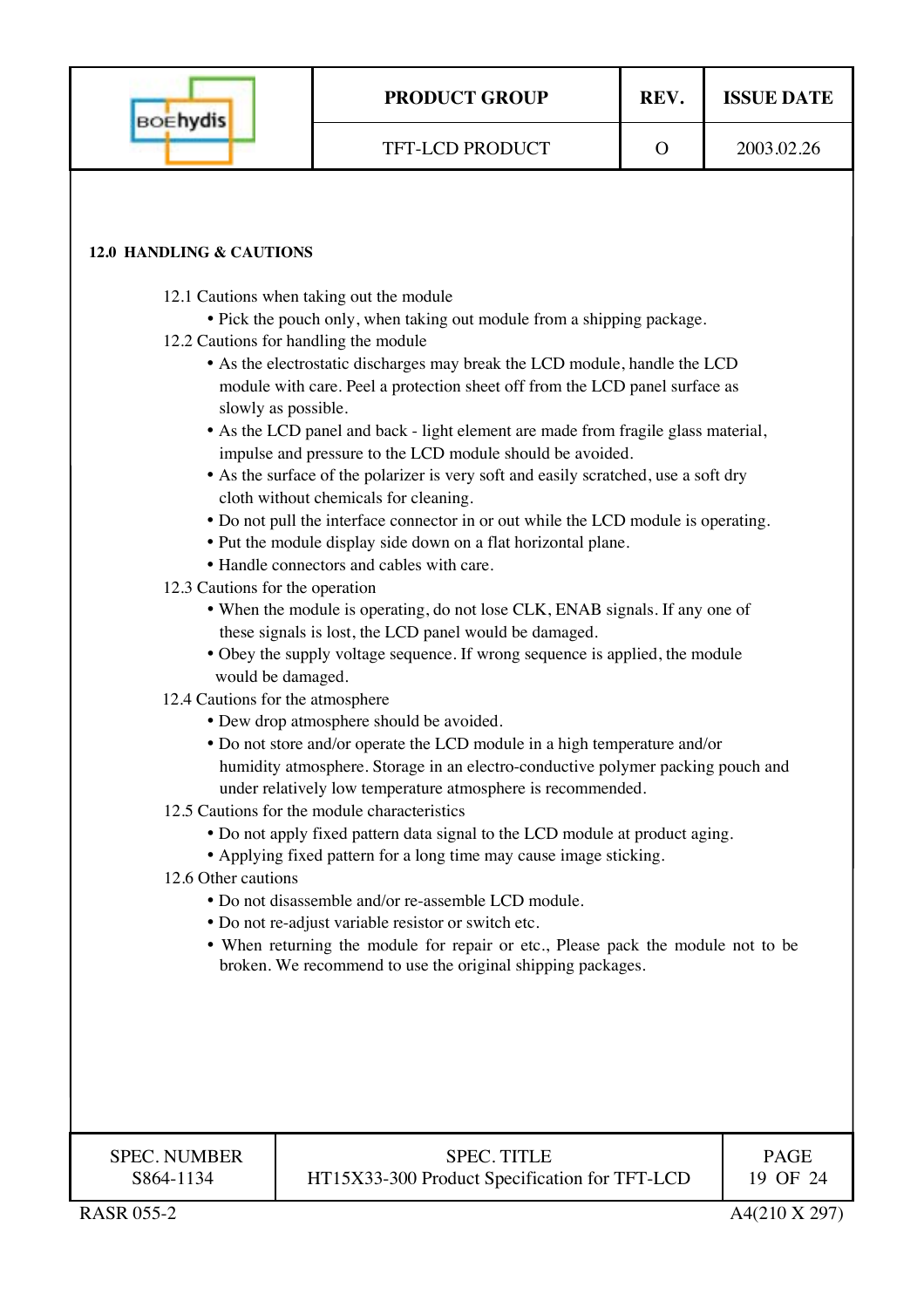| <b>BOEhydis</b>                                                                                                                                                                                                                                                                                                                                                                    |  | <b>PRODUCT GROUP</b>                                                |  | <b>ISSUE DATE</b>                 |  |  |  |
|------------------------------------------------------------------------------------------------------------------------------------------------------------------------------------------------------------------------------------------------------------------------------------------------------------------------------------------------------------------------------------|--|---------------------------------------------------------------------|--|-----------------------------------|--|--|--|
|                                                                                                                                                                                                                                                                                                                                                                                    |  | <b>TFT-LCD PRODUCT</b>                                              |  | 2003.02.26                        |  |  |  |
| 13.0 Environment & Safety<br>13.1 Mercury Disposal                                                                                                                                                                                                                                                                                                                                 |  |                                                                     |  |                                   |  |  |  |
| Cold cathode fluorescent lamp in LCD<br>panel contains a small amount of mercury,<br>Please follow local ordinances or<br>regulation for disposal.                                                                                                                                                                                                                                 |  | 該液晶ディスプレイパネルは 光管<br>が組み まれていますので、地方自治<br>の 例又は規則に って 棄して下<br>さい。    |  |                                   |  |  |  |
| 13.2 Safety Label (Product Label)                                                                                                                                                                                                                                                                                                                                                  |  |                                                                     |  |                                   |  |  |  |
| <b>-WYUNDAI</b><br>Model No.<br>$\mathbf{c}$ and $\mathbf{u}$<br>HT15X33-300<br>LOT No.<br>MADE IN KOREA<br>4FT00Y20120013527                                                                                                                                                                                                                                                      |  |                                                                     |  |                                   |  |  |  |
| How to express 'Lot No.'<br>00000000<br>A serial no. $(00001\sim)$<br>Indication no.<br>(Updated monthly)<br>for production<br>line<br>A FG(finished good)_code<br>(The last 3 figures of 'Model No.'<br>& Production control no. 3)<br>A class of product<br>('T' or 'Q')<br>A production month $(1~9, X, Y, Z)$<br>A production year (the last two figures of the Christian Era) |  |                                                                     |  |                                   |  |  |  |
| <b>SPEC. NUMBER</b><br>S864-1134<br><b>RASR 055-2</b>                                                                                                                                                                                                                                                                                                                              |  | <b>SPEC. TITLE</b><br>HT15X33-300 Product Specification for TFT-LCD |  | PAGE<br>20 OF 24<br>A4(210 X 297) |  |  |  |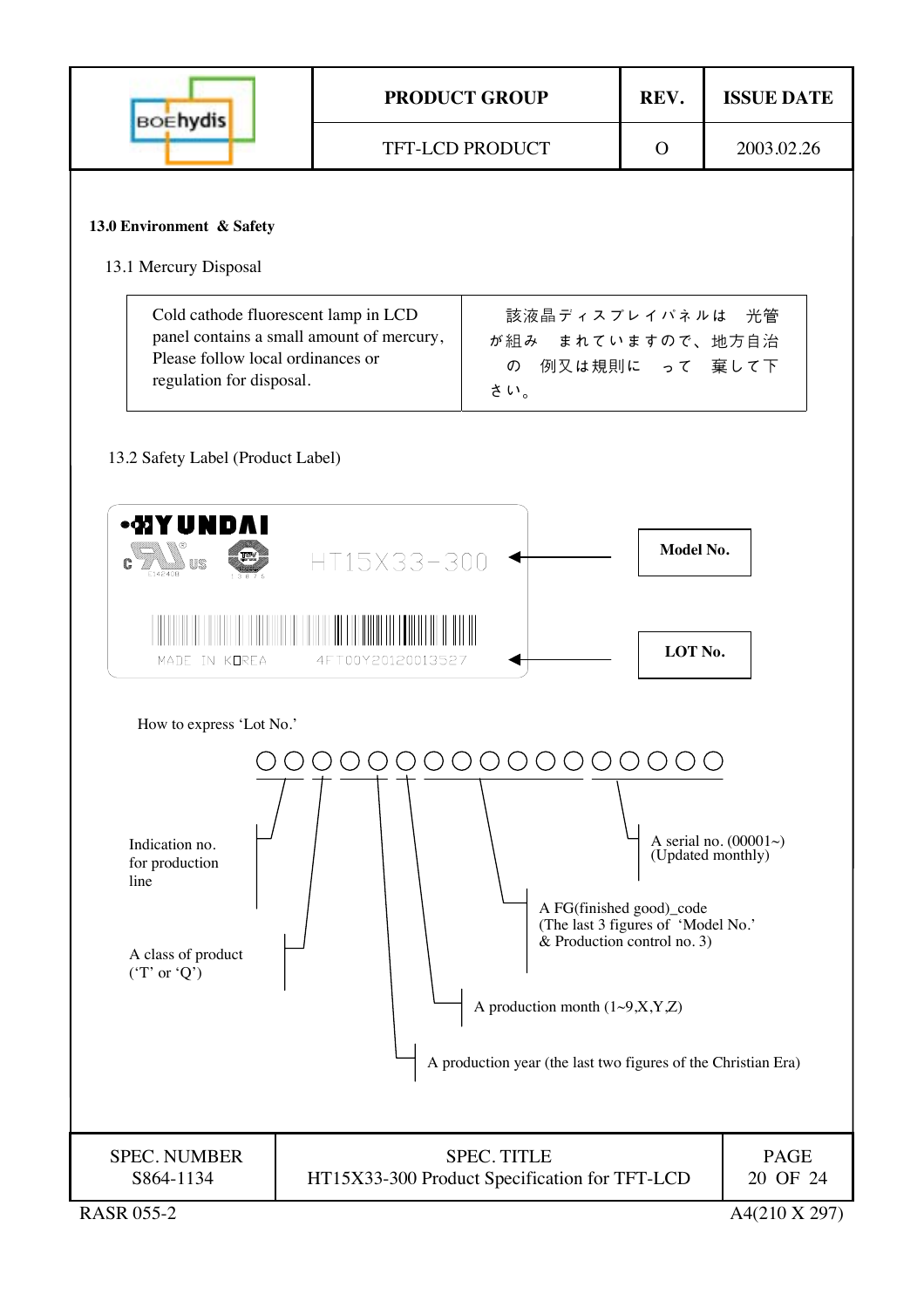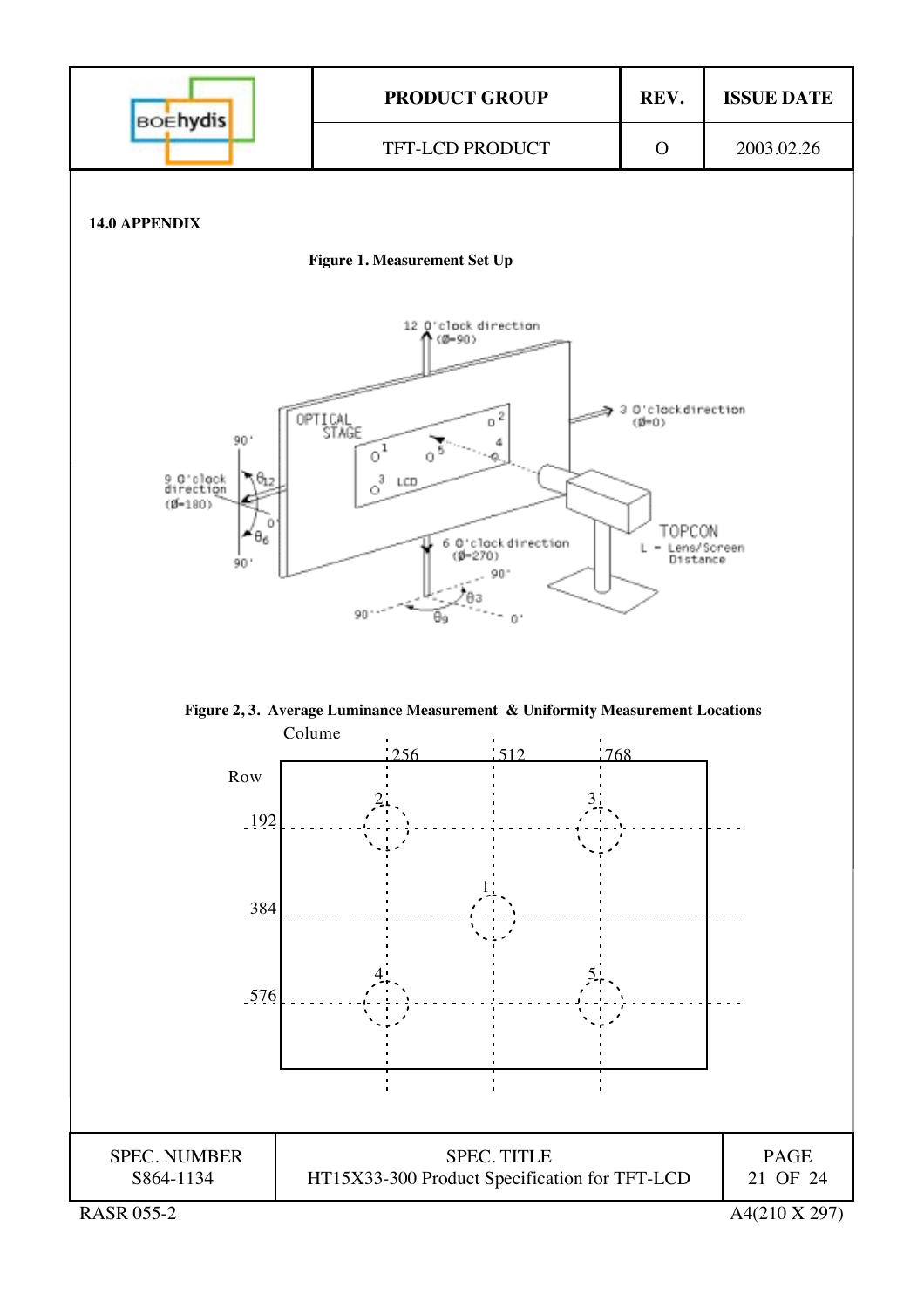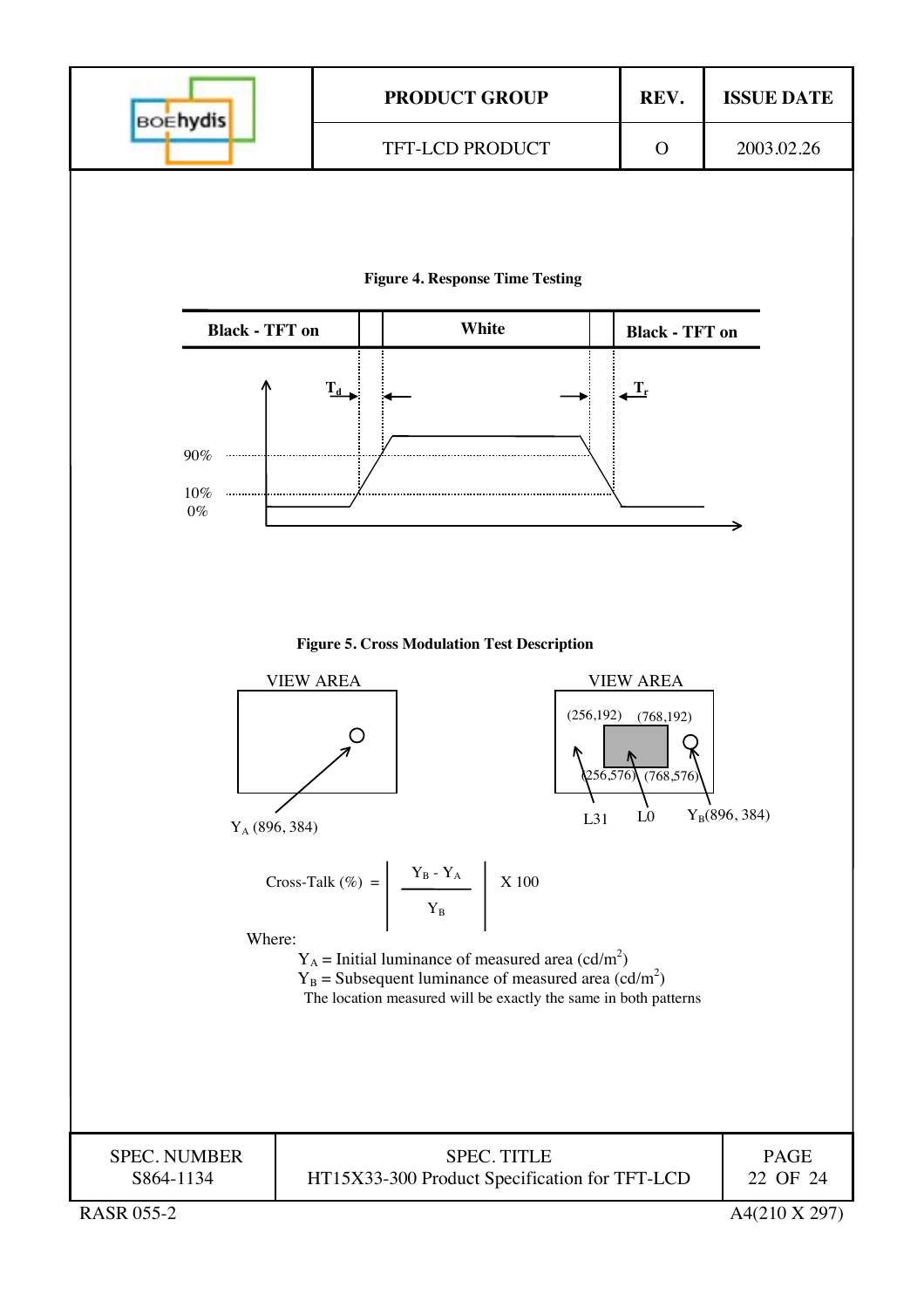